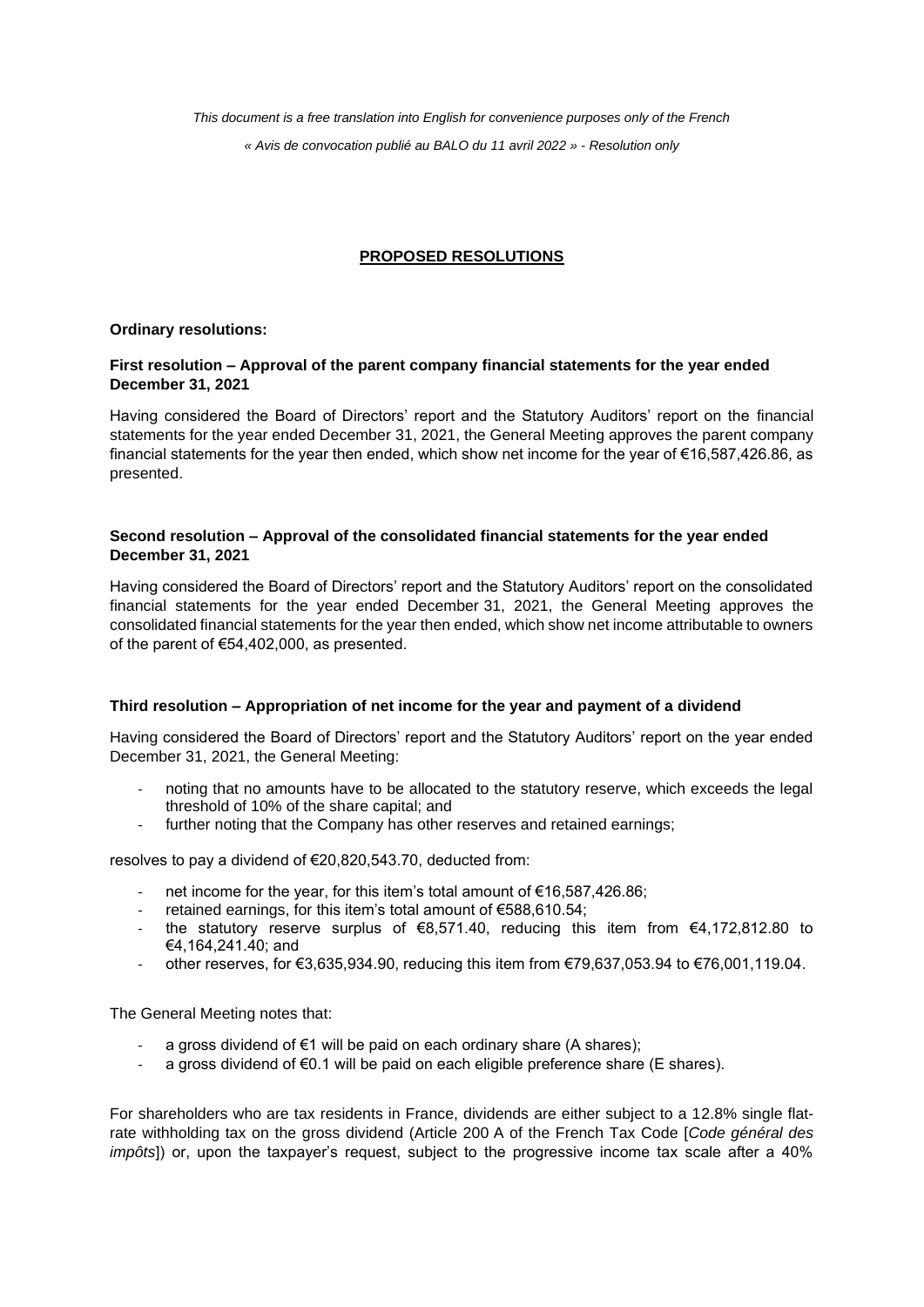deduction (Article 200 A, 13, and 158 of the French Tax Code). The dividend is also subject to social security contributions at a rate of 17.2%.

The ex-dividend date will be July 5, 2022.

The dividend payment date will be July 7, 2022.

If the number of shares with dividend rights changes from the 20,820,470 ordinary shares (A shares) and 737 preference shares (E shares) comprising the share capital before the ex-dividend date, the total amount to be distributed will be adjusted accordingly and the amount deducted from the reserves will be determined on the basis of the dividends actually paid.

In accordance with Article 243 *bis* of the French Tax Code, the General Meeting notes that it has been informed of the dividends paid in the last three years and the related revenues for shareholders, as follows:

| <b>FISCAL</b><br><b>YEAR</b> | REVENUE ELIGIBLE FOR TAX DEDUCTION                                         |                                      | <b>REVENUE NOT</b><br><b>ELIGIBLE FOR TAX</b> |
|------------------------------|----------------------------------------------------------------------------|--------------------------------------|-----------------------------------------------|
|                              | <b>DIVIDEND</b>                                                            | <b>OTHER</b><br><b>DISTRIBUTIONS</b> | <b>DEDUCTION</b>                              |
| 2018                         | €19,728,439.01*<br>€0.95 per A share and<br>€0.095 per B, C and D<br>share |                                      |                                               |
| 2019                         |                                                                            |                                      |                                               |
| 2020                         | €13,560,524.84*<br>€0.65 per A share and<br>€0.065 per D and E<br>share    |                                      |                                               |

\* Including dividends on treasury shares that were credited to retained earnings.

#### **Fourth resolution – Statutory Auditors' special report on related-party agreements – No new agreements during the year**

Having considered the Statutory Auditors' special report concluding that no new agreements governed by Articles L.225-38 *et seq.* of the French Commercial Code (*Code de commerce*) were entered into during the year, the General Meeting takes note of this report.

### **Fifth resolution – Appointment of Ernst & Young Audit to replace Deloitte et Associés as Statutory Auditor**

On the recommendation of the Board of Directors, the General Meeting appoints Ernst & Young Audit to replace Deloitte et Associés, whose term is due to expire at the close of this Meeting, as Statutory Auditor for a six-year term expiring at the close of the Ordinary General Meeting to be held in 2028 to approve the 2027 financial statements.

Ernst & Young Audit accepts this engagement.

### **Sixth resolution – Non-reappointment and non-replacement of BEAS as Alternate Auditor**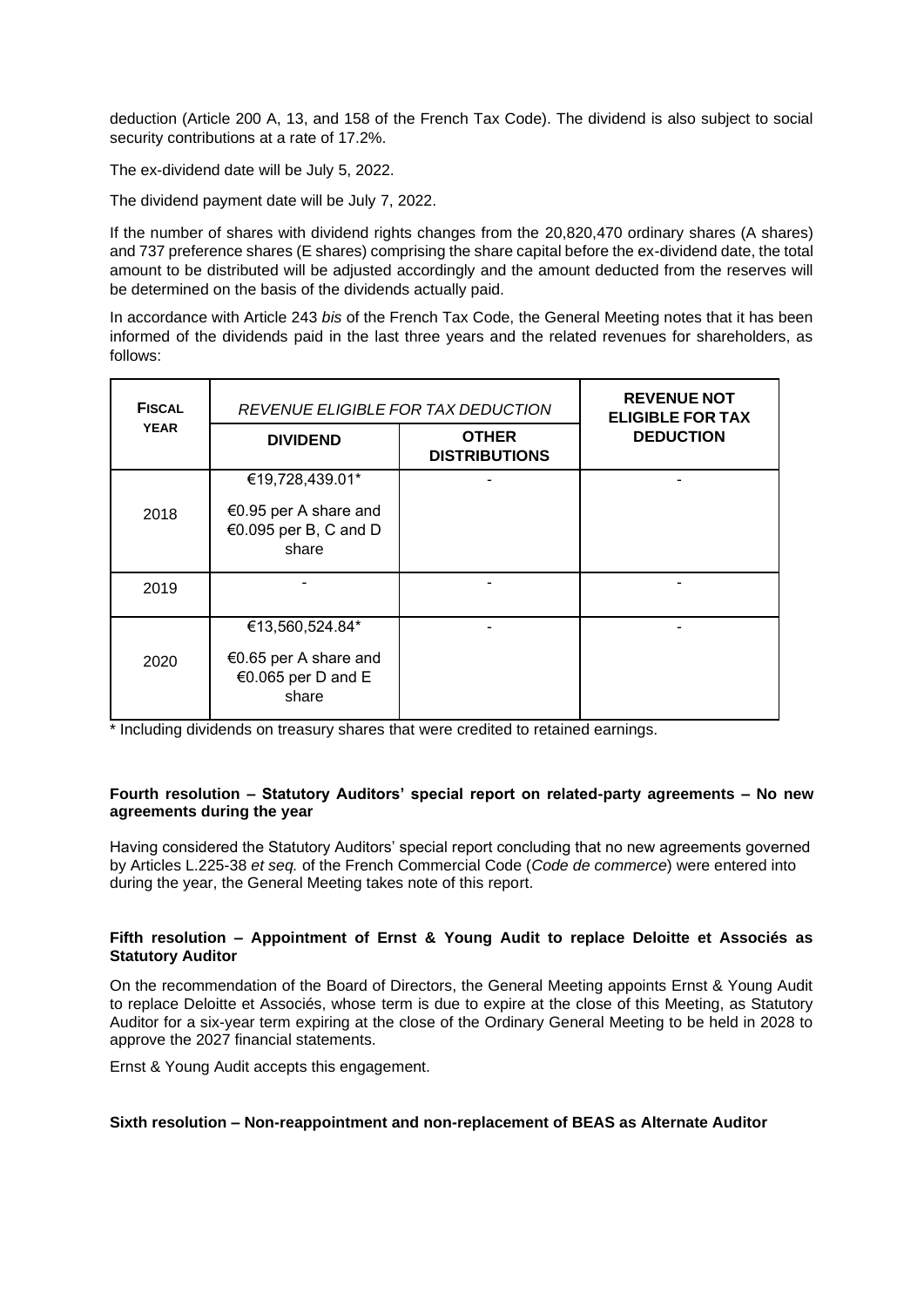On the recommendation of the Board of Directors, having noted that BEAS's term as Alternate Auditor is due to expire at the close of this Meeting, the General Meeting resolves not to reappoint or to replace BEAS, in accordance with the law.

### **Seventh resolution – Reappointment of KPMG Audit as Statutory Auditor**

On the recommendation of the Board of Directors, the General Meeting reappoints KPMG Audit, whose term is due to expire at the close of this Meeting, as Statutory Auditor for a six-year term expiring at the close of the Ordinary General Meeting to be held in 2028 to approve the 2027 financial statements.

KPMG Audit accepts this engagement.

## **Eighth resolution – Non-reappointment and non-replacement of Salustro Reydel as Alternate Auditor**

On the recommendation of the Board of Directors, having noted that Salustro Reydel's term as Alternate Auditor is due to expire at the close of this Meeting, the General Meeting resolves not to reappoint or to replace Salustro Reydel, in accordance with the law.

### **Ninth resolution – Election of Bpifrance Participations to replace Isabelle Azemard as a director**

The General Meeting elects Bpifrance Participations *to replace* Isabelle Azemard as a director for a fouryear term expiring at the close of the Annual General Meeting to be held in 2026 to approve the 2025 financial statements.

### **Tenth resolution – Maximum annual amount to be allocated to members of the Board of Directors**

The General Meeting resolves to increase the maximum annual amount to be allocated to the Board of Directors from €264,000 to €305,000.

This resolution applies to the current year and all subsequent years until a new resolution is made.

### **Eleventh resolution – Approval of the compensation policy for the Chairman of the Board of Directors**

Deliberating in accordance with Article L.22-10-8 of the French Commercial Code, the General Meeting approves the compensation policy for the Chairman of the Board of Directors, as presented in sections 2.1.1 and 2.1.2 of the corporate governance report included in the 2021 Universal Registration Document (page 40).

## **Twelfth resolution – Approval of the compensation policy for the Chief Executive Officer and/or any other executive corporate officer**

Deliberating in accordance with Article L.22-10-8 of the French Commercial Code, the General Meeting approves the compensation policy for the Chief Executive Officer and/or any other executive corporate officer, as presented in sections 2.1.1 and 2.1.4 of the corporate governance report included in the 2021 Universal Registration Document (page 40 and pages 42 *et seq.*).

#### **Thirteenth resolution – Approval of the compensation policy for directors**

Deliberating in accordance with Article L.22-10-8 of the French Commercial Code, the General Meeting approves the compensation policy for directors, as presented in sections 2.1.1 and 2.1.3 of the corporate governance report included in the 2021 Universal Registration Document (pages 40 and 41).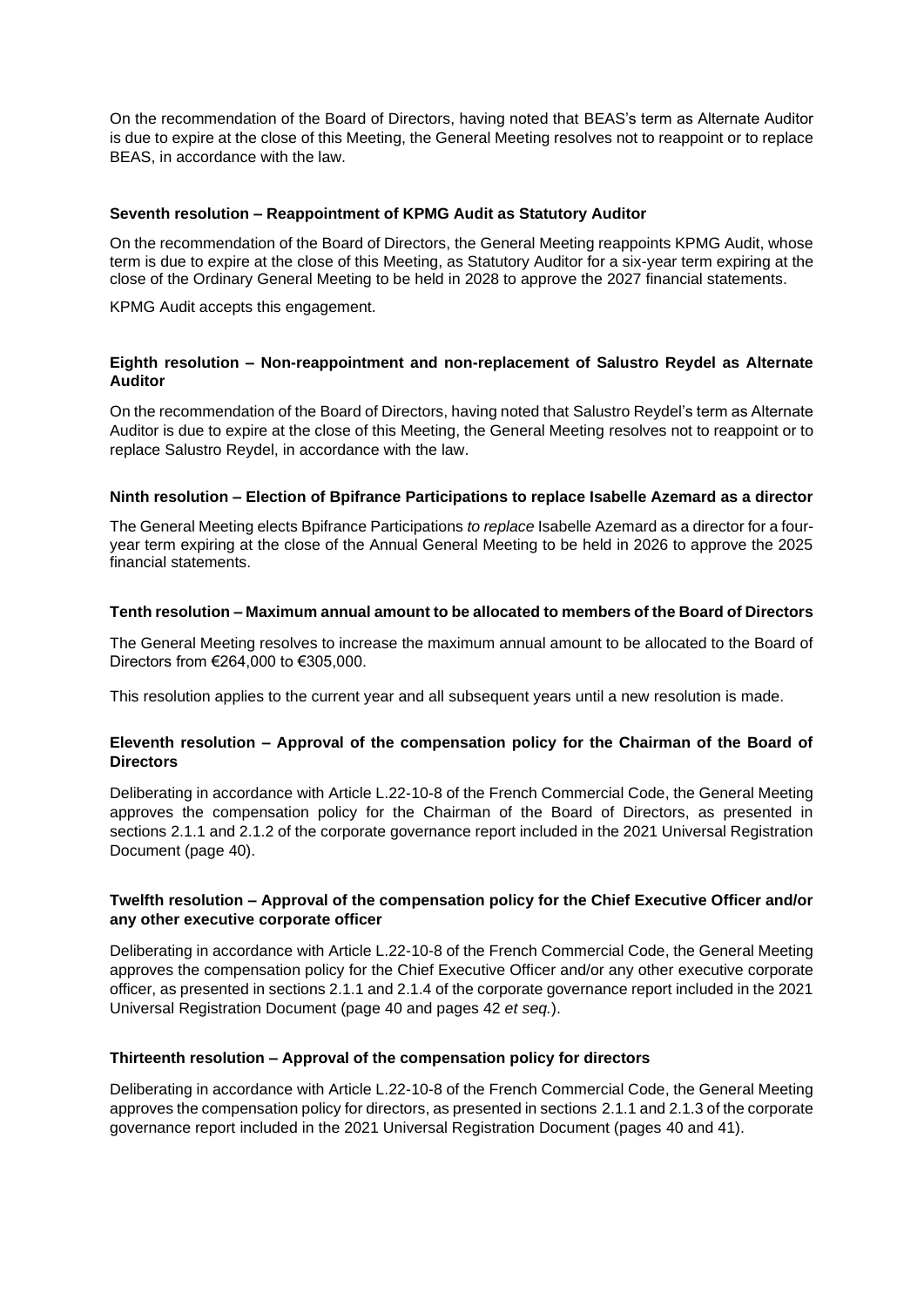## **Fourteenth resolution – Approval of the disclosures required under Article L.22-10-9, I of the French Commercial Code**

Deliberating in accordance with Article L.22-10-34, I of the French Commercial Code, the General Meeting approves the disclosures required under Article L.22-10-9, I of the French Commercial Code, as presented in section 2.2 of the corporate governance report included in the 2021 Universal Registration Document (pages 48 *et seq.*).

## **Fifteenth resolution – Approval of the fixed, variable and exceptional components making up the total compensation and benefits in kind paid or granted to Olivier Legrain, Chairman of the Board of Directors, in respect of the past fiscal year**

Deliberating in accordance with Article L.22-10-34, II of the French Commercial Code, the General Meeting approves the fixed, variable and exceptional components making up the total compensation and benefits in kind paid or granted to Olivier Legrain, Chairman of the Board of Directors, in respect of the past fiscal year, as presented in section 2.9 of the corporate governance report included in the 2021 Universal Registration Document (page 73).

## **Sixteenth resolution – Approval of the fixed, variable and exceptional components making up the total compensation and benefits in kind paid or granted to Luc Themelin, Chief Executive Officer, in respect of the past fiscal year**

Deliberating in accordance with Article L.22-10-34, II of the French Commercial Code, the General Meeting approves the fixed, variable and exceptional components making up the total compensation and benefits in kind paid or granted to Luc Themelin, Chief Executive Officer, in respect of the past fiscal year, as presented in section 2.8 of the corporate governance report included in the 2021 Universal Registration Document (pages 71 *et seq.*).

### **Seventeenth resolution – Authorization for the Board of Directors to repurchase shares of the Company under a program governed by Article L.22-10-62 of the French Commercial Code**

Having considered the Board of Directors' report, the General Meeting authorizes the Board of Directors, for a period of 18 months and in accordance with Articles L.22-10-62 *et seq.* and L.225-210 *et seq.* of the French Commercial Code, to repurchase shares of the Company on one or more occasions and at the times that it deems appropriate. The number of shares held by the Company under this authorization may not be greater than 10% of the number of shares comprising the Company's capital at the date of the General Meeting and may be adjusted as necessary to take into account any capital increases or reductions that may occur during the term of the program.

This authorization cancels the authorization granted to the Board of Directors by the General Meeting of May 20, 2021 in its sixteenth ordinary resolution.

Shares may be repurchased in order to:

- enhance trading in the secondary market or the liquidity of the Mersen share by engaging an investment service provider under a liquidity agreement that complies with practices approved by French law. For the purposes of the program, the number of shares taken into account to calculate the abovementioned limit corresponds to the number of shares repurchased, less the number of shares sold;
- hold the repurchased shares in treasury and subsequently remit them as part of an exchange offer or in consideration for any mergers, demergers, asset contributions or acquisitions;
- cover stock option and/or free share plans (or similar plans) allocated to employees and/or corporate officers of the Group, including intercompany partnerships and related companies, as well as any share allocations under company or group savings plans (or similar plans) or company profit-sharing plans and/or any other forms of share allocations to employees and/or corporate officers of the Group, including intercompany partnerships and related companies;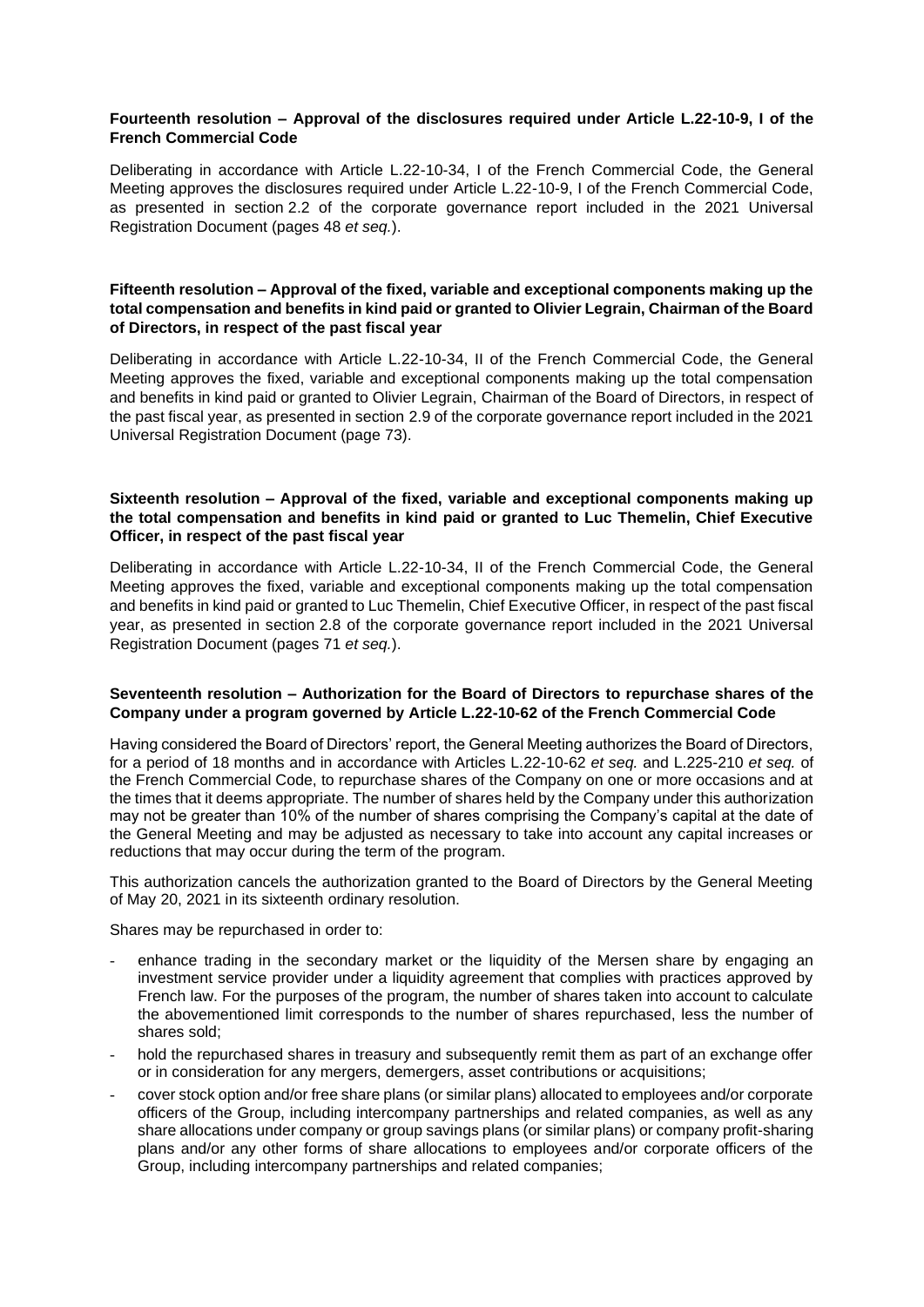- cover securities conferring rights to allocations of shares in the Company, in accordance with applicable regulations;
- cancel the repurchased shares, in accordance with the authorization granted or to be granted by the Extraordinary General Meeting.

The shares may be repurchased by any means, including by way of block purchases, at the times that the Board of Directors deems appropriate.

The Board of Directors may not use this authorization without prior authorization from the General Meeting from the date that a public offer for the Company's shares is filed by a third party until the end of the offer period.

The Company does not intend to use options or derivatives.

The maximum purchase price has been set at €60 per share. In the event of a transaction affecting the Company's capital, such as share splits or reverse splits and free share allocations to shareholders, the above amount will be adjusted in the same proportion (a coefficient of the ratio between the number of shares comprising the Company's capital before the transaction and the number of shares after the transaction).

The maximum amount for this type of transaction has been set at €124,922,820.

The General Meeting grants full powers to the Board of Directors to carry out these transactions, determine the conditions and procedures thereof, enter into any and all agreements and carry out all formalities.

## **Eighteenth resolution – Ratification of the transfer of the registered office from 2 avenue Gambetta – Tour Eqho – 92066 Paris la Défense Cedex, France to 1 bis place de la Défense – Tour Trinity – 92400 Courbevoie, France**

Having considered the Board of Directors' report, the General Meeting expressly ratifies the decision made by the Board of Directors in its meeting of December 17, 2021 to transfer the registered office from 2 avenue Gambetta – Tour Eqho – 92066 Paris la Défense Cedex, France to 1 bis place de la Défense – Tour Trinity – 92400 Courbevoie, France with effect from March 1, 2022.

#### **Extraordinary resolutions:**

#### **Nineteenth resolution – Authorization for the Board of Directors to cancel shares of the Company repurchased under a program governed by Article L.22-10-62 of the French Commercial Code and held in treasury**

Having considered the Board of Directors' report and the Statutory Auditors' report and deliberating in accordance with Article L.22-10-62 of the French Commercial Code, the General Meeting:

- 1) Authorizes the Board of Directors to cancel shares of the Company, including shares repurchased or to be repurchased under a program governed by Article L.22-10-62 of the French Commercial Code, on one or more occasions and at its discretion. The number of shares canceled may not exceed 10% of the Company's capital as determined on the date the cancellation is decided, less any shares canceled during the previous 24 months. The Board of Directors is further authorized to reduce the Company's capital to reflect the cancellations, in accordance with the applicable laws and regulations.
- 2) Sets the period during which this authorization may be used at 24 months, from the date of this Meeting.
- 3) Resolves that the Board of Directors may not use this authorization without prior authorization from the General Meeting from the date that a public offer for the Company's shares is filed by a third party until the end of the offer period.
- 4) Grants full powers to the Board of Directors to carry out all transactions required in connection with the share cancellations and resulting capital reductions, to amend the Articles of Association to reflect the new capital, and to carry out all necessary formalities.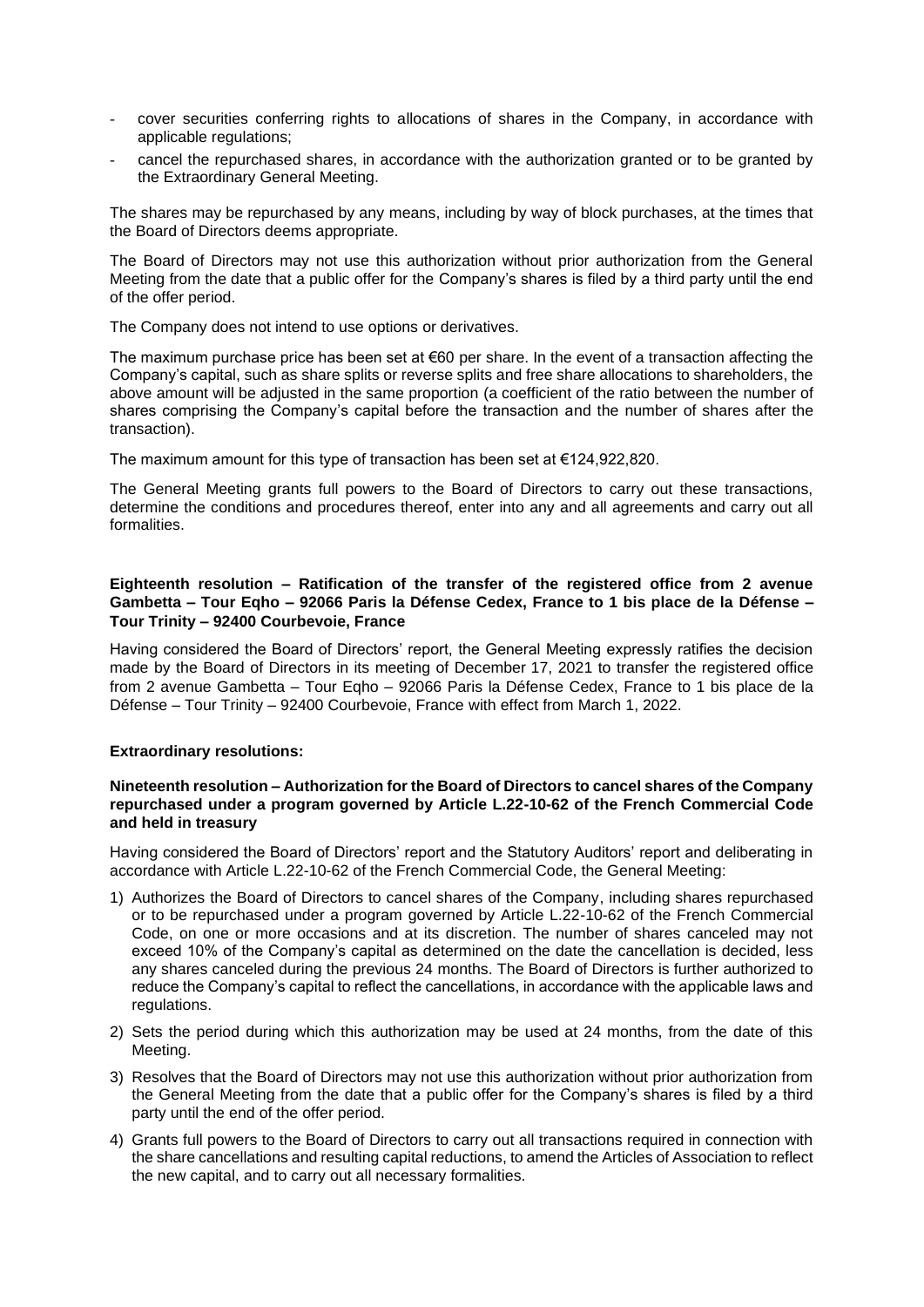5) Formally notes that this authorization cancels, with immediate effect, the unused portion of any earlier authorization granted for the same purpose.

#### **Twentieth resolution – Delegation of authority for the Board of Directors to increase the Company's capital by capitalizing reserves, income and/or additional paid-in capital**

Deliberating in accordance with the quorum and majority rules applicable to ordinary general meetings and with Articles L.225-129-2, L.225-130 and L.22-10-50 of the French Commercial Code and having considered the Board of Directors' report, the General Meeting:

- 1) Delegates its authority to the Board of Directors to increase the Company's capital on one or more occasions, at the times and on the terms that it deems appropriate, by capitalizing reserves, income, additional paid-in capital or other capitalizable amounts, and issuing free shares and/or raising the nominal value of existing ordinary shares.
- 2) Resolves that, in accordance with Articles L.225-130 and L.22-10-50 of the French Commercial Code, if the Board of Directors decides to use this delegation of authority to issue free shares, rights to fractions of shares will not be negotiable or transferable and that the corresponding shares will be sold and the sale proceeds allocated among the holders of rights to fractions of shares within the period specified in the applicable regulations.
- 3) Sets the period during which this delegation of authority may be used at 26 months, from the date of this Meeting.
- 4) Resolves that the nominal value of the capital increase(s) carried out under this resolution may not exceed €50,000,000, not taking into account the nominal value of any shares to be issued to protect the rights of holders of securities conferring rights to shares of the Company in accordance with the law and any contractual adjustment clauses.

This ceiling is separate from all the ceilings specified in the other resolutions of this Meeting.

- 5) Resolves that the Board of Directors may not use this delegation of authority without prior authorization from the General Meeting from the date that a public offer for the Company's shares is filed by a third party until the end of the offer period.
- 6) Grants full powers to the Board of Directors to use this delegation of authority and generally to take all measures and carry out all formalities required to complete and place on record each capital increase, and amend the Articles of Association to reflect the new capital.
- 7) Formally notes that this delegation of authority cancels, with immediate effect, the unused portion of any earlier delegation of authority granted for the same purpose.

#### **Twenty-first resolution – Delegation of authority for the Board of Directors to issue ordinary shares and/or securities conferring rights to shares (of the Company or another Group company) and/or debt securities, with preferential subscription rights for existing shareholders**

Having considered the Board of Directors' report and the Statutory Auditors' special report and deliberating in accordance with the French Commercial Code, including Articles L.225-129-2, L.228-92 and L.225-132 *et seq.* thereof, the General Meeting:

- 1) Delegates its authority to the Board of Directors to issue, in exchange for payment or at no cost, on one or more occasions, for the amounts and at the times that it deems appropriate, on the French and/or international markets, in euros or, where applicable, in a foreign currency or any monetary unit determined by reference to a basket of currencies:
	- ordinary shares; and/or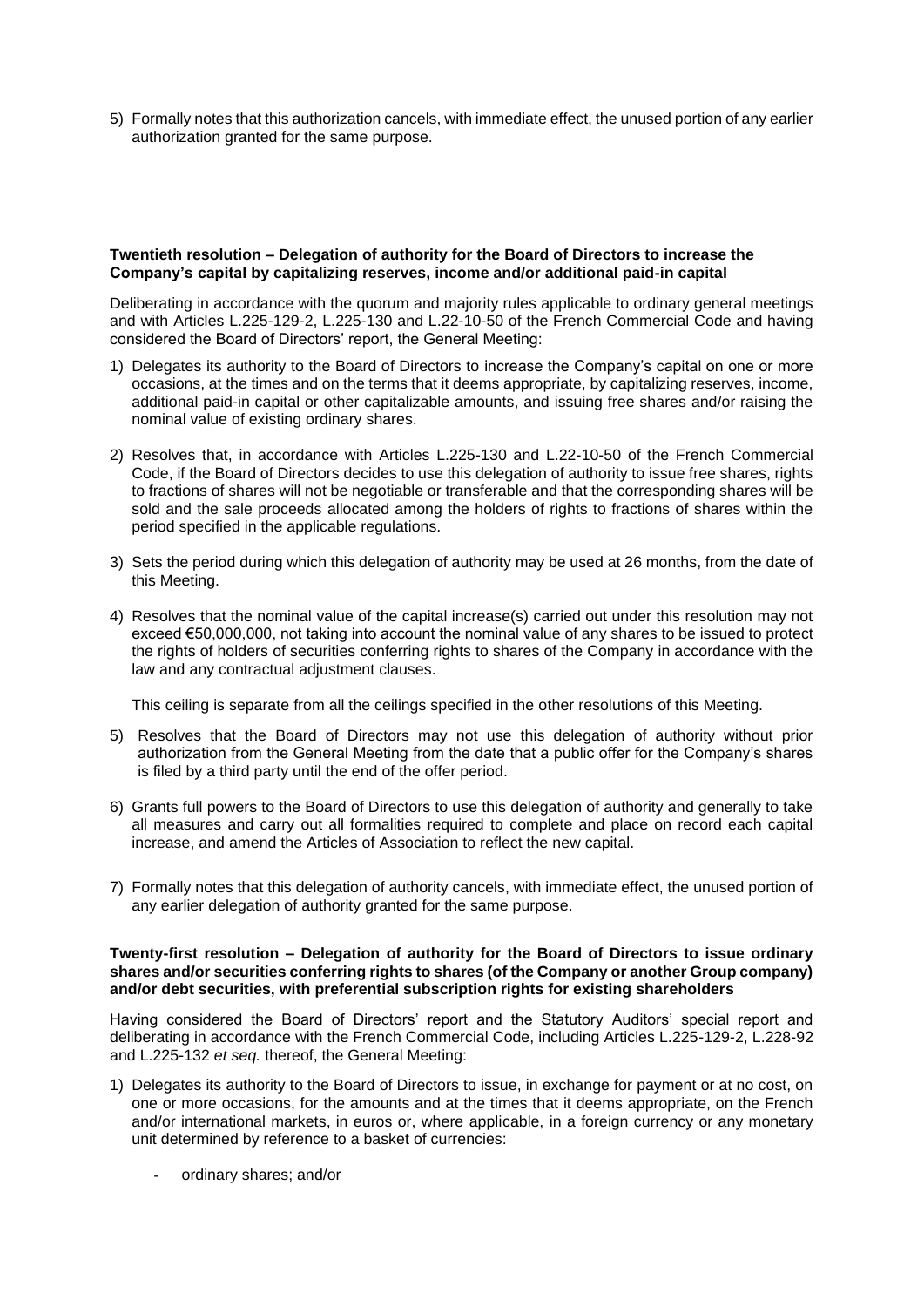securities conferring rights to shares and/or debt securities.

In accordance with Article L.228-93 of the French Commercial Code, securities issued pursuant to this delegation of authority may confer rights to new ordinary shares of any company that owns, directly or indirectly, more than half of the Company's capital or more than half of whose capital is owned, directly or indirectly, by the Company.

- 2) Resolves that share warrants issued by the Company may be made available for subscription as well as for issue to existing shareholders at no cost, it being specified that the Board of Directors will have the authority to decide that rights to fractions of shares will not be negotiable and that the corresponding shares will be sold.
- 3) Sets the period during which this delegation of authority may be used at 26 months, from the date of this Meeting.
- 4) Sets the following limits on issues carried out by the Board of Directors pursuant to this delegation of authority:

The aggregate nominal value of ordinary shares issued under this delegation of authority may not exceed €18,000,000 and will be deducted from the overall ceiling of €18,000,000 on issues of ordinary shares set in the twenty-ninth resolution.

The nominal value of any shares to be issued to protect the rights of holders of securities conferring rights to shares of the Company in accordance with the law and any contractual adjustment clauses will not be taken into account for the purpose of determining compliance with this ceiling.

The nominal value of debt securities issued under this delegation of authority may not exceed €300,000,000 and will be deducted from the overall ceiling on issues of debt securities set in the twenty-ninth resolution.

- 5) If the Board of Directors uses this delegation of authority to carry out any issues provided for in 1) above:
	- a. resolves that the shareholders will have a preferential right to subscribe for the ordinary shares or debt securities conferring rights to shares pro rata to their interest in the Company's capital, including any ordinary shares or debt securities not taken up by other shareholders;
	- b. resolves that, if an issue provided for in 1) above is not taken up in full by shareholders exercising their preferential rights, the Board of Directors may choose any of the following courses of action:
		- limit the amount of the issue to the subscriptions received, provided that any minimum take-up rate set by the applicable regulations is met,
		- freely allocate all or some of the unsubscribed securities,
		- offer all or some of the unsubscribed securities to the public.
- 6) Resolves that the Board of Directors will have the necessary powers, within the above limits, to set the terms and conditions of the issue(s) and the issue price, if applicable, place on record the resulting capital increase(s), amend the Articles of Association to reflect the new capital, at its discretion charge the share issue costs against the related premium and deduct from the premium the amount necessary to raise the statutory reserve to one-tenth of the new capital after each increase, and generally do whatever is necessary.
- 7) Resolves that the Board of Directors may not use this delegation of authority without prior authorization from the General Meeting from the date that a public offer for the Company's shares is filed by a third party until the end of the offer period.
- 8) Formally notes that this delegation of authority cancels, with immediate effect, the unused portion of any earlier delegation of authority granted for the same purpose.

**Twenty-second resolution – Delegation of authority for the Board of Directors to issue ordinary shares and/or securities conferring rights to shares (of the Company or another Group company)**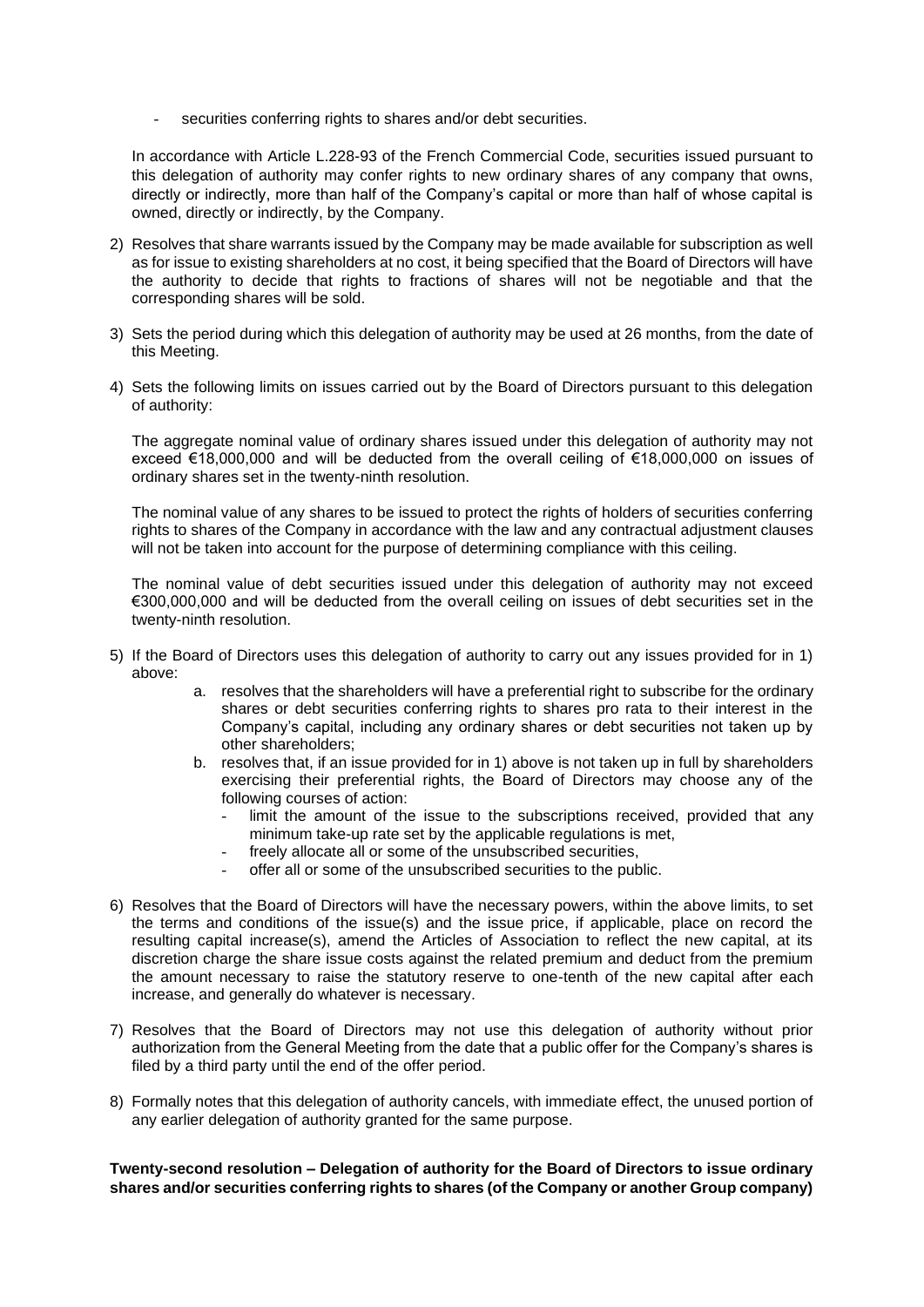## **and/or debt securities through a public offer (with the exception of private placements governed by Article L.411-2, 1 of the French Monetary and Financial Code), without preferential subscription rights but with a priority subscription period for existing shareholders**

Having considered the Board of Directors' report and the Statutory Auditors' special report and deliberating in accordance with the French Commercial Code, including Articles L.225-129-2, L.225- 136, L.22-10-51, L.22-10-52 and L.228-92 thereof, the General Meeting:

- 1) Delegates its authority to the Board of Directors to issue, on one or more occasions, for the amounts and at the times that it deems appropriate, on the French and/or international markets, through a public offer with the exception of private placements governed by Article L.411-2, 1 of the French Monetary and Financial Code (*Code monétaire et financier*) and offers carried out as part of a public exchange offer initiated by the Company, in euros or, where applicable, in a foreign currency or any monetary unit determined by reference to a basket of currencies:
	- ordinary shares; and/or
	- securities conferring rights to shares and/or debt securities.

In accordance with Article L.228-93 of the French Commercial Code, securities issued by the Company pursuant to this delegation of authority may confer rights to new ordinary shares of any company that owns, directly or indirectly, more than half of the Company's capital or more than half of whose capital is owned, directly or indirectly, by the Company.

- 2) Sets the period during which this delegation of authority may be used at 26 months, from the date of this Meeting.
- 3) Resolves that the aggregate nominal value of ordinary shares issued under this delegation of authority may not exceed €8,000,000 and will be deducted from the overall ceiling of €18,000,000 and the sub-ceiling of €8,000,000 on issues of ordinary shares set in the twenty-ninth resolution.

The nominal value of any shares to be issued to protect the rights of holders of securities conferring rights to shares of the Company in accordance with the law and any contractual adjustment clauses will not be taken into account for the purpose of determining compliance with this ceiling.

The nominal value of debt securities issued under this delegation of authority may not exceed €300,000,000 and will be deducted from the overall ceiling on issues of debt securities set in the twenty-ninth resolution.

- 4) Resolves to waive shareholders' preferential rights to subscribe for the ordinary shares or securities conferring rights to shares and/or debt securities issued pursuant to this resolution but to offer shareholders the possibility of subscribing for the entire issue on a priority basis during at least five trading days before the public offer is launched by the Board of Directors, in accordance with the law.
- 5) Resolves that the amount received by the Company, immediately or in the future, for each ordinary share issued pursuant to this delegation of authority will be at least equal to the weighted average share price of the Company over the last three trading days preceding the beginning of the offer, less a discount of up to 5%. In the case of an issue of stand-alone warrants, said minimum amount will be determined after taking into account the price of the warrants.
- 6) Resolves that if an issue provided for in 1) above is not taken up in full, the Board of Directors may choose either of the following courses of action:
	- limit the amount of the issue to the subscriptions received, provided that any minimum take-up rate set by the applicable regulations is met;
	- freely allocate all or some of the unsubscribed securities.
- 7) Resolves that the Board of Directors will have the necessary powers, within the above limits, to set the terms and conditions of the issue(s), if applicable, place on record the resulting capital increase(s), amend the Articles of Association to reflect the new capital, at its discretion charge the share issue costs against the related premium and deduct from the premium the amount necessary to raise the statutory reserve to one-tenth of the new capital after each increase, and generally do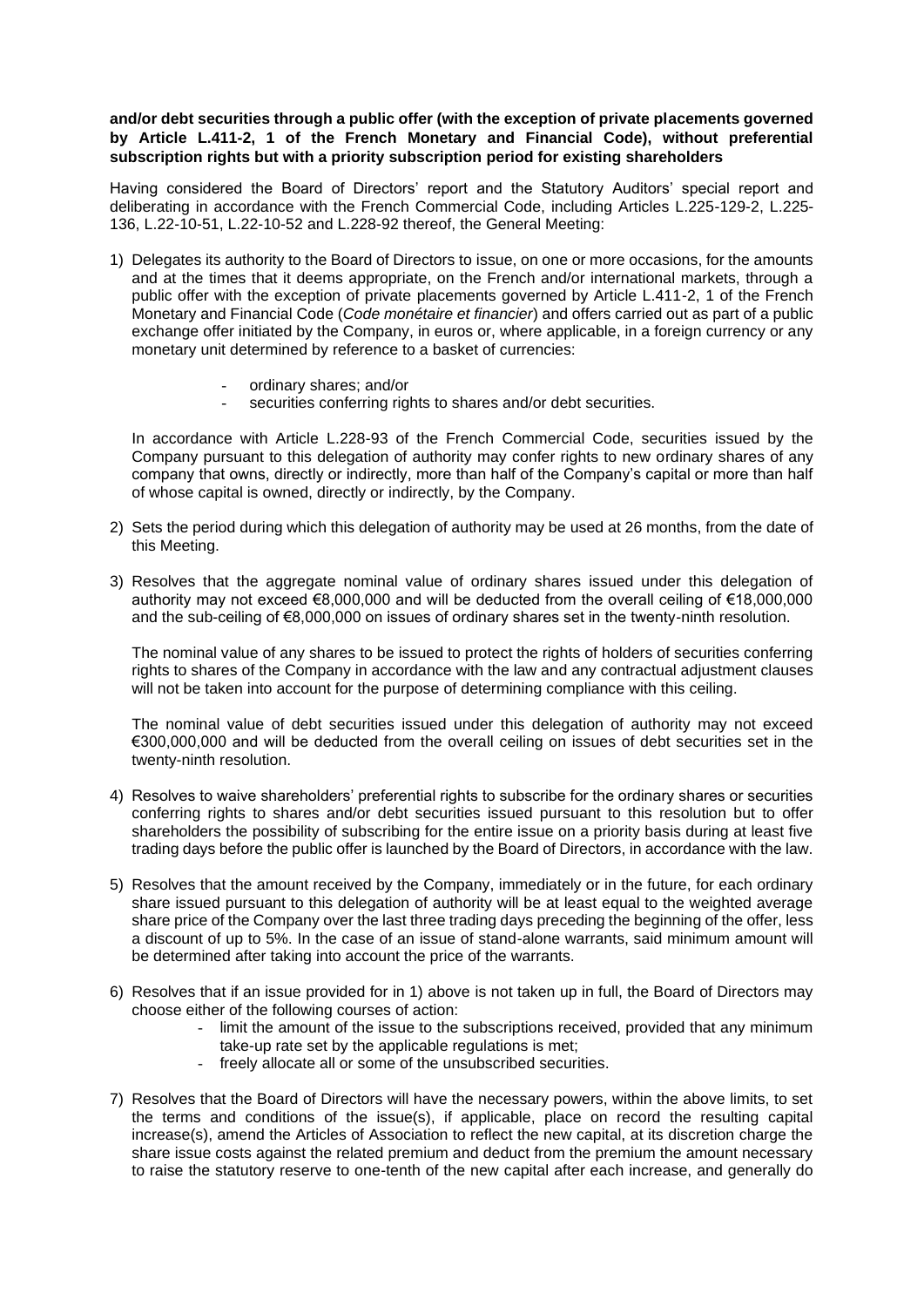whatever is necessary.

- 8) Resolves that the Board of Directors may not use this delegation of authority without prior authorization from the General Meeting from the date that a public offer for the Company's shares is filed by a third party until the end of the offer period.
- 9) Formally notes that this delegation of authority cancels, with immediate effect, the unused portion of any earlier delegation of authority granted for the same purpose.

**Twenty-third resolution – Delegation of authority for the Board of Directors to issue ordinary shares and/or securities conferring rights to shares (of the Company or another Group company) and/or debt securities in payment for shares of another company tendered to a public exchange offer, without preferential subscription rights for existing shareholders**

Having considered the Board of Directors' report and the Statutory Auditors' special report and deliberating in accordance with the French Commercial Code, including Articles L.225-129-2, L.225- 136, L.22-10-54 and L.228-92 thereof, the General Meeting:

- 1) Delegates its authority to the Board of Directors to issue, on one or more occasions, for the amounts and at the times that it deems appropriate, in payment for shares or other securities of another company admitted to trading on one of the regulated markets referred to in Article L.22-10-54 of the French Commercial Code and tendered to a public offer with an exchange component launched by the Company in France or abroad, in accordance with local regulations:
	- ordinary shares; and/or
	- securities conferring rights to shares and/or debt securities.
- 2) Sets the period during which this delegation of authority may be used at 26 months, from the date of this Meeting.
- 3) Resolves that the aggregate nominal value of ordinary shares issued under this delegation of authority may not exceed €4,000,000 and will be deducted from the overall ceiling of €18,000,000 and the sub-ceilings of €8,000,000 and €4,000,000 on issues of ordinary shares set in the twentyninth resolution.

The nominal value of any shares to be issued to protect the rights of holders of securities conferring rights to shares of the Company in accordance with the law and any contractual adjustment clauses will not be taken into account for the purpose of determining compliance with this ceiling.

The nominal value of debt securities issued under this delegation of authority may not exceed €300,000,000 and will be deducted from the overall ceiling on issues of debt securities set in the twenty-ninth resolution.

- 4) Resolves to waive shareholders' preferential rights to subscribe for the ordinary shares or securities conferring rights to shares and/or debt securities issued pursuant to this resolution.
- 5) Resolves that the Board of Directors will have the necessary powers, in accordance with Article L.22- 10-54 of the French Commercial Code and within the limits specified above, to approve the list of shares or other securities tendered to the exchange offer, set the issue terms and conditions, the price, the exchange ratio, and – in the case of a paper and cash offer – the amount of the cash payment, and determine the issue method.
- 6) Resolves that the Board of Directors will have the necessary powers, within the above limits, to set the terms and conditions of the issue(s), if applicable, place on record the resulting capital increase(s), amend the Articles of Association to reflect the new capital, at its discretion charge the share issue costs against the related premium and deduct from the premium the amount necessary to raise the statutory reserve to one-tenth of the new capital after each increase, and generally do whatever is necessary.
- 7) Resolves that the Board of Directors may not use this delegation of authority without prior authorization from the General Meeting from the date that a public offer for the Company's shares is filed by a third party until the end of the offer period.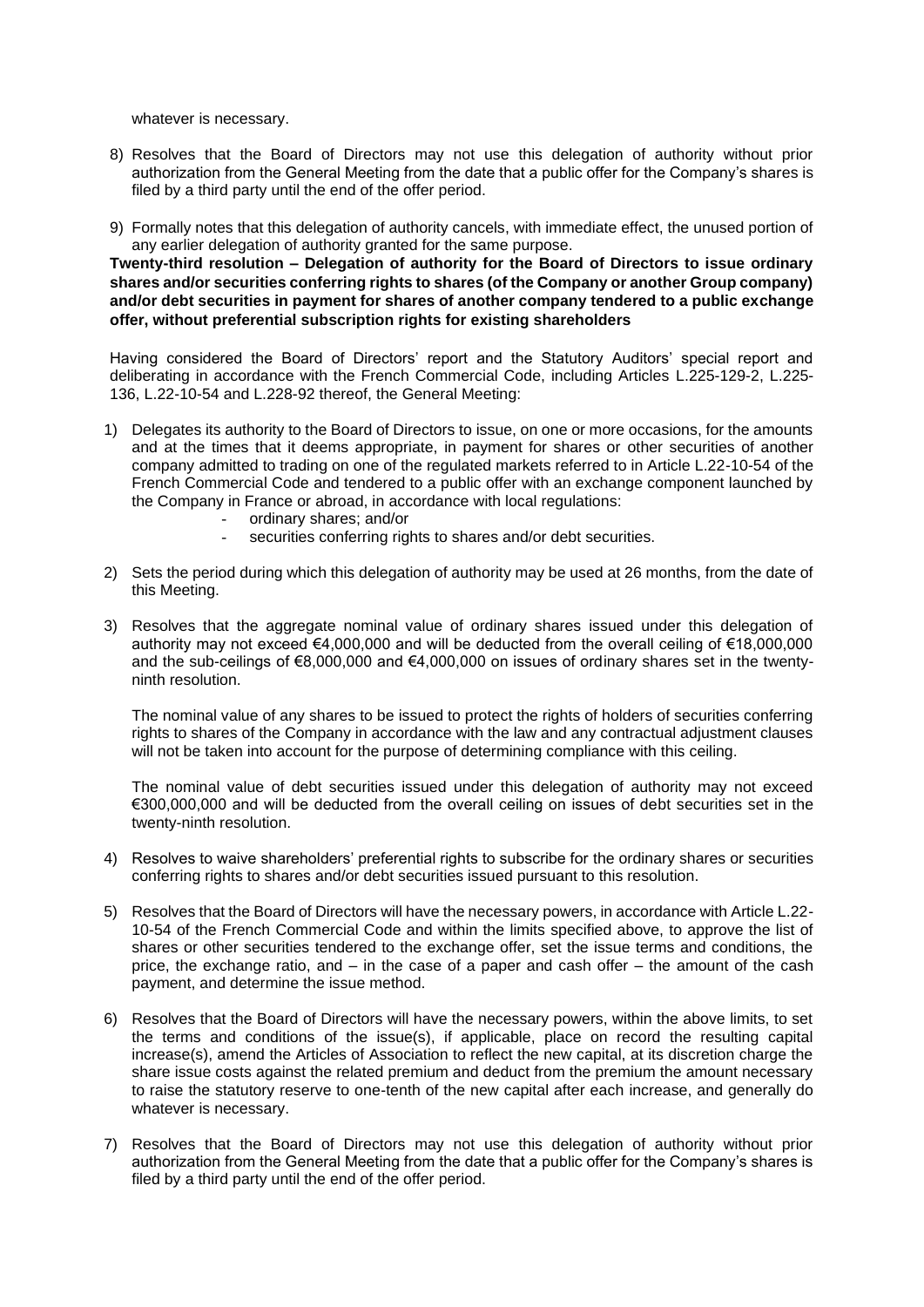8) Formally notes that this delegation of authority cancels, with immediate effect, the unused portion of any earlier delegation of authority granted for the same purpose.

**Twenty-fourth resolution – Delegation of authority for the Board of Directors to issue ordinary shares and/or securities conferring rights to shares (of the Company or another Group company) and/or debt securities through an offer governed by Article L.411-2, 1 of the French Monetary and Financial Code (i.e., a private placement), without preferential subscription rights for existing shareholders** 

Having considered the Board of Directors' report and the Statutory Auditors' special report and deliberating in accordance with the French Commercial Code, including Articles L.225-129-2, L.225- 136, L.22-10-52 and L.228-92 thereof, the General Meeting:

- 1) Delegates its authority to the Board of Directors to issue, on one or more occasions, for the amounts and at the times that it deems appropriate, on the French and/or international markets, through an offer governed by Article L.411-2, 1 of the French Monetary and Financial Code (i.e., a private placement), in euros or, where applicable, in a foreign currency or any monetary unit determined by reference to a basket of currencies:
	- ordinary shares; and/or
	- securities conferring rights to shares and/or debt securities.

In accordance with Article L.228-93 of the French Commercial Code, securities issued pursuant to this delegation of authority may confer rights to new ordinary shares of any company that owns, directly or indirectly, more than half of the Company's capital or more than half of whose capital is owned, directly or indirectly, by the Company.

- 2) Sets the period during which this delegation of authority may be used at 26 months, from the date of this Meeting.
- 3) Resolves that the aggregate nominal value of ordinary shares issued under this delegation of authority may not exceed €4,000,000 and will be deducted from the overall ceiling of €18,000,000 and the sub-ceilings of €8,000,000 and €4,000,000 on issues of ordinary shares set in the twentyninth resolution.

The nominal value of any shares to be issued to protect the rights of holders of securities conferring rights to shares of the Company in accordance with the law and any contractual adjustment clauses will not be taken into account for the purpose of determining compliance with this ceiling.

The nominal value of debt securities issued under this delegation of authority may not exceed €300,000,000 and will be deducted from the overall ceiling on issues of debt securities set in the twenty-ninth resolution.

- 4) Resolves to waive shareholders' preferential rights to subscribe for the ordinary shares or securities conferring rights to shares and/or debt securities issued pursuant to this resolution.
- 5) Resolves that the amount received by the Company, immediately or in the future, for each ordinary share issued pursuant to this delegation of authority will be at least equal to the weighted average share price of the Company over the last three trading days preceding the beginning of the offer, less a discount of up to 5%. In the case of an issue of stand-alone warrants, said minimum amount will be determined after taking into account the price of the warrants.
- 6) Resolves that if an issue provided for in 1) above is not taken up in full, the Board of Directors may choose either of the following courses of action:
	- limit the amount of the issue to the subscriptions received, provided that any minimum take-up rate set by the applicable regulations is met;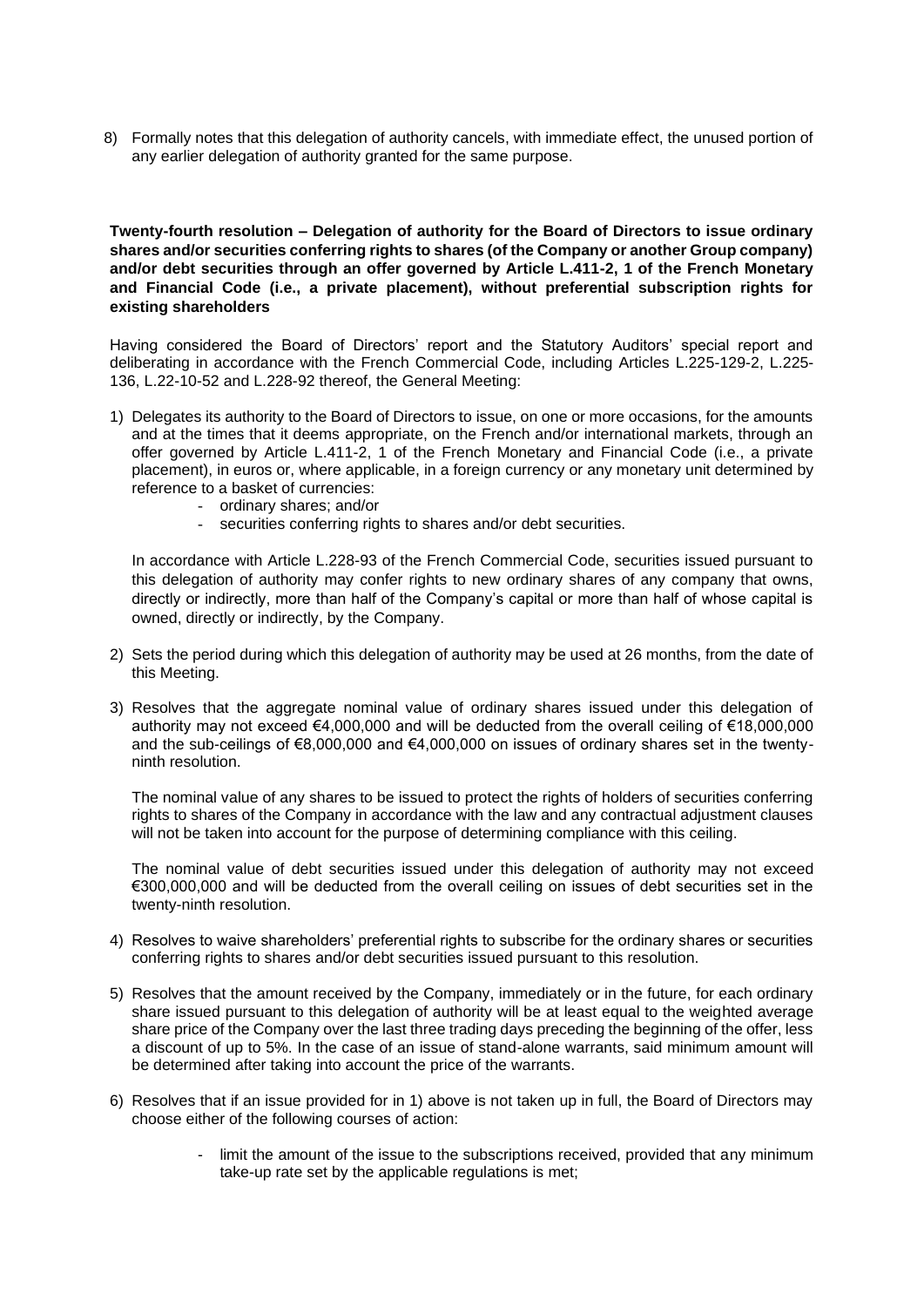- freely allocate all or some of the unsubscribed securities.
- 7) Resolves that the Board of Directors will have the necessary powers, within the above limits, to set the terms and conditions of the issue(s), if applicable, place on record the resulting capital increase(s), amend the Articles of Association to reflect the new capital, at its discretion charge the share issue costs against the related premium and deduct from the premium the amount necessary to raise the statutory reserve to one-tenth of the new capital after each increase, and generally do whatever is necessary.
- 8) Resolves that the Board of Directors may not use this delegation of authority without prior authorization from the General Meeting from the date that a public offer for the Company's shares is filed by a third party until the end of the offer period.
- 9) Formally notes that this delegation of authority cancels, with immediate effect, the unused portion of any earlier delegation of authority granted for the same purpose.

#### **Twenty-fifth resolution – Authorization to increase the amount of issues**

Having considered the Board of Directors' report and the Statutory Auditors' special report, the General Meeting resolves that for each issue of ordinary shares or securities conferring rights to shares decided pursuant to the twenty-first to twenty-fourth resolutions, the number of securities to be issued may be increased subject to compliance with Articles L.225-135-1 and R.225-118 of the French Commercial Code and the ceilings set by the Meeting.

#### **Twenty-sixth resolution – Delegation of authority for the Board of Directors to increase the capital by up to 10% through the issue of ordinary shares and/or securities conferring rights to shares in return for contributions in kind made to the Company comprising capital instruments or securities conferring rights to shares**

Having considered the Board of Directors' report and the Statutory Auditors' report and deliberating in accordance with Articles L.225-147, L.22-10-53 and L.228-92 of the French Commercial Code, the General Meeting:

- 1) Delegates its authority to the Board of Directors to issue, based on the report of an expert appraiser of capital contributions, ordinary shares or securities conferring rights to ordinary shares in return for contributions in kind made to the Company comprising capital instruments or securities conferring rights to shares, in a transaction that falls outside the scope of Article L.22-10-54 of the French Commercial Code.
- 2) Sets the period during which this delegation of authority may be used at 26 months, from the date of this Meeting.
- 3) Resolves that the aggregate nominal value of ordinary shares issued under this delegation of authority may not exceed 10% of the share capital on the Meeting date and will be deducted from the overall ceiling of €18,000,000 and the sub-ceilings of €8,000,000 and €4,000,000 on issues of ordinary shares set in the twenty-ninth resolution.

The nominal value of any shares to be issued to protect the rights of holders of securities conferring rights to shares of the Company in accordance with the law and any contractual adjustment clauses will not be taken into account for the purpose of determining compliance with this ceiling.

4) Grants full powers to the Board of Directors to approve the value attributed to the contributed capital instruments and securities conferring rights to shares, decide and place on record the resulting capital increase, charge the share issue costs against the related premium and deduct from the premium the amount necessary to raise the statutory reserve to one-tenth of the new capital after each increase, amend the Articles of Association to reflect the new capital, and generally do whatever is necessary.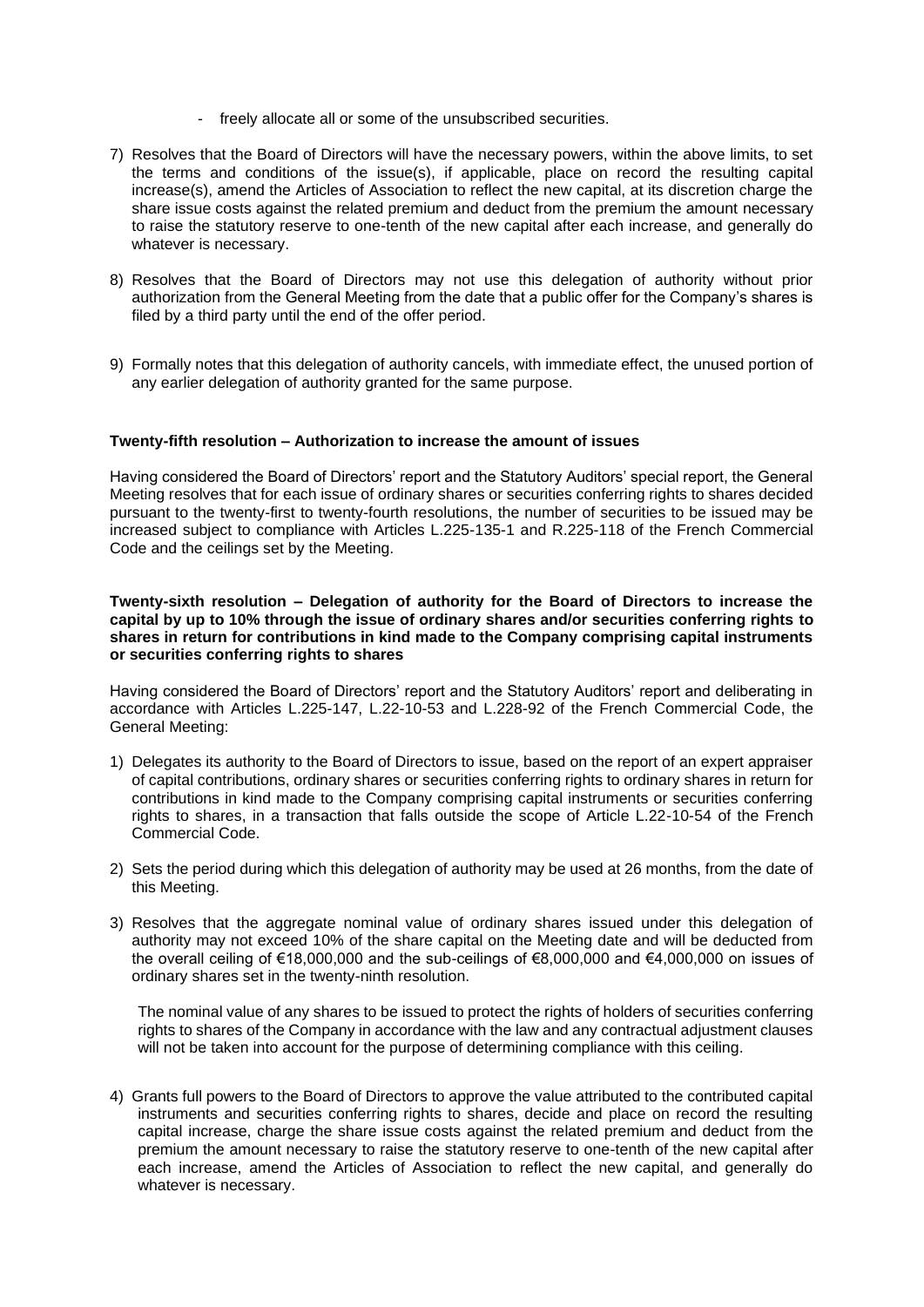- 5) Resolves that the Board of Directors may not use this delegation of authority without prior authorization from the General Meeting from the date that a public offer for the Company's shares is filed by a third party until the end of the offer period.
- 6) Formally notes that this delegation of authority cancels, with immediate effect, the unused portion of any earlier delegation of authority granted for the same purpose.

#### **Twenty-seventh resolution – Delegation of authority for the Board of Directors to issue ordinary shares and/or securities conferring rights to shares (of the Company or another Group company) and/or debt securities for subscription by employees of Mersen group companies outside France who are not members of a company savings plan, without preferential subscription rights for existing shareholders**

Having considered the Board of Directors' report and the Statutory Auditors' special report and deliberating in accordance with the French Commercial Code, including Articles L.225-129-2, L.225-138 and L.228-92 thereof, the General Meeting:

- 1) Delegates its authority to the Board of Directors to issue, on one or more occasions, for the amounts and at the times that it deems appropriate, in France or outside France, to the category of beneficiaries defined below, without preferential subscription rights for existing shareholders:
	- ordinary shares; and/or
	- securities conferring rights to shares and/or debt securities.

In accordance with Article L.228-93 of the French Commercial Code, securities issued pursuant to this delegation of authority may confer rights to new ordinary shares of any company that owns, directly or indirectly, more than half of the Company's capital or more than half of whose capital is owned, directly or indirectly, by the Company.

- 2) Sets the period during which this delegation of authority may be used at 18 months, from the date of this Meeting.
- 3) Resolves that the aggregate nominal value of the capital increase(s) carried out under this delegation of authority may not exceed €500,000 and will be deducted from the ceiling set in the twenty-eighth resolution and from the overall ceiling of €18,000,000 and the sub-ceilings of €8,000,000 and €4,000,000 on issues of ordinary shares set in the twenty-ninth resolution.

The nominal value of any shares to be issued to protect the rights of holders of securities conferring rights to shares of the Company in accordance with the law and any contractual adjustment clauses will not be taken into account for the purpose of determining compliance with this ceiling.

- 4) Resolves that, in accordance with Article L.225-138 of the French Commercial Code, the issue price of the ordinary shares issued under this delegation of authority will be set by the Board of Directors such that the issue price shall be (a) at least equal to 70% of the average price quoted for the Company's shares on Euronext Paris over the 20 trading days that precede the Board's decision setting the opening date of the subscription period under this resolution, in accordance with Articles L.3332-18 *et seq.* of the French Labor Code (*Code du travail*), or (b) equal to the price of the shares issued to members of a company savings plan pursuant to the twenty-eighth resolution of this General Meeting. However, the Board of Directors is expressly authorized to reduce or waive the discount, at its discretion, to take into account such issues as local legal, accounting, tax and employment rules in the countries concerned.
- 5) Resolves to waive shareholders' preferential rights to subscribe for the ordinary shares or securities conferring rights to shares to be issued pursuant to Article L.228-91 of the French Commercial Code, in favor of the following category of beneficiaries: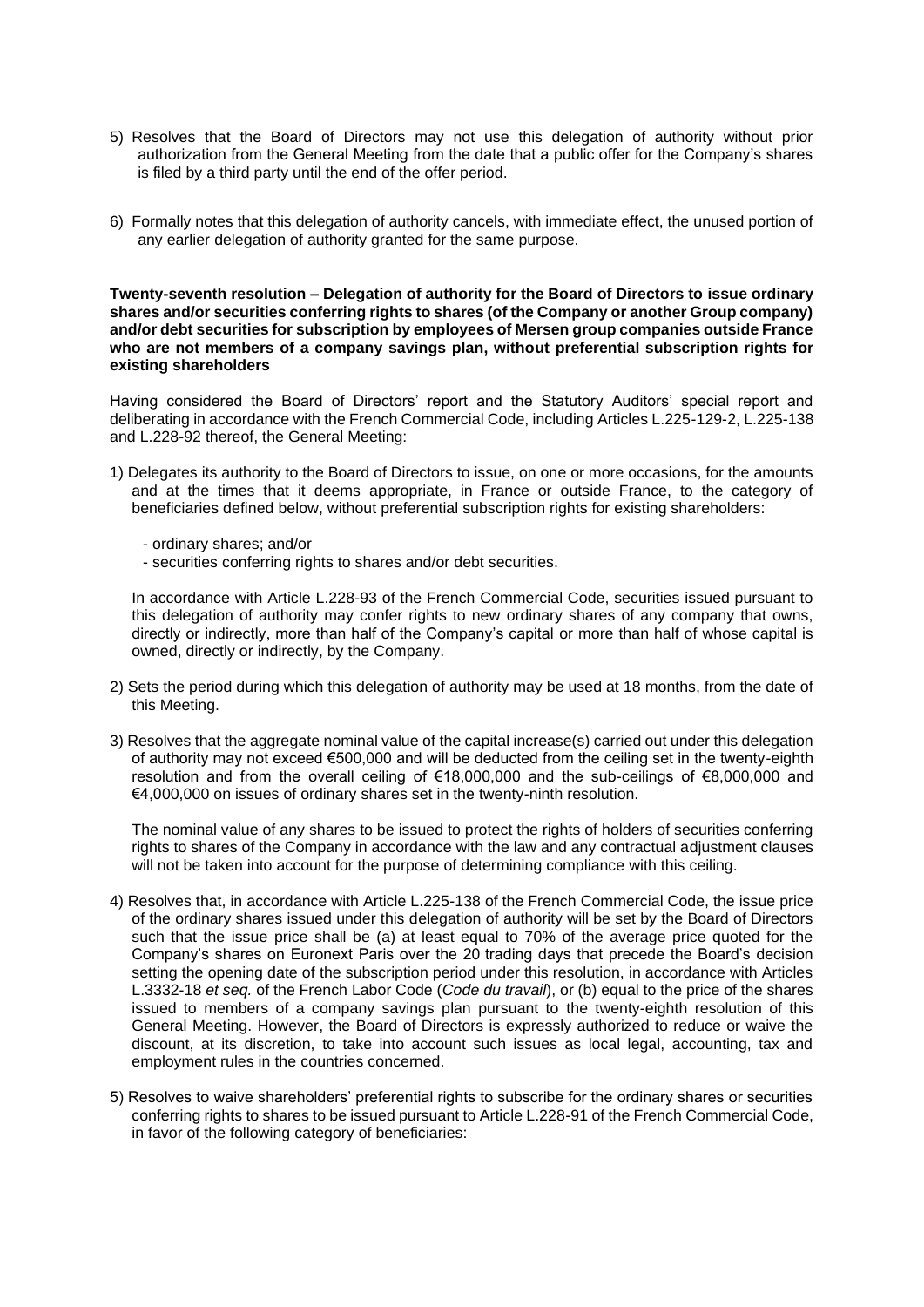- (a) employees and corporate officers of Mersen group companies outside France that are related companies within the meaning of Article L.225-180 of the French Commercial Code and Article L.3344-1 of the French Labor Code, to enable them to acquire shares in the Company; and/or

- (b) employee share ownership funds or other structures, which may or may not be separate legal entities, that invest in the Company's shares and issue units or shares to the persons referred to in (a) above; and/or

- (c) any bank or subsidiary of a bank acting at the Company's request for the purpose of setting up a share ownership or savings plan for the persons referred to in (a) above, if its intervention is required or useful to enable the employees or corporate officers referred to above to benefit from employee share ownership or savings formulas equivalent or similar to those available to other Mersen group employees in terms of financial benefits.

- 6) Resolves that, if an issue provided for in 1) above is not taken up in full, the Board of Directors may choose either or both of the following courses of action, in the order of its choice:
	- limit the amount of the issue to the subscriptions received, provided that any minimum takeup rate set by the applicable regulations is met;
	- freely allocate all or some of the unsubscribed shares or securities among the category of beneficiaries defined above.
- 7) Resolves that the Board of Directors will have full powers to use this delegation of authority and to:
	- a) decide the terms and conditions of the issue(s);
	- b) draw up the list of beneficiaries in the category defined above;
	- c) decide the number of securities to be allocated to each beneficiary;
	- d) decide the amount of the issue, the issue price and the amount of any issue premium;
	- e) set the dates and terms of issue, and the type, form and characteristics of the securities, which may be dated or undated and subordinated or unsubordinated;
	- f) determine the method by which the shares and/or other securities issued or to be issued are to be paid up;
	- g) set the terms of exercise of any rights attached to the securities issued or to be issued, including the new shares' cum rights date, which may be retroactive, and all other terms and conditions of issue;
	- h) suspend exercise of the rights attached to the securities, if necessary, for a maximum of three months;
	- i) at the Board's discretion, charge the share issue costs against the related premium and deduct from the premium the amount necessary to raise the statutory reserve to one-tenth of the new capital after each capital increase;
	- j) place each capital increase on record and amend the Articles of Association to reflect the new capital;
	- k) make any and all adjustments that may be required in accordance with the law and decide the method of protecting the rights of holders of securities with deferred rights to shares as applicable;
	- l) generally, enter into any and all agreements, take any and all measures and carry out all formalities in relation to the issue and servicing of the securities issued pursuant to this delegation of authority and the exercise of the rights attached thereto, and generally do whatever is necessary.
- 8) Resolves that the Board of Directors may not use this delegation of authority without prior authorization from the General Meeting from the date that a public offer for the Company's shares is filed by a third party until the end of the offer period.
- 9) Formally notes that the Board of Directors will report to the next Ordinary General Meeting on the use made of this delegation of authority, in accordance with the applicable laws and regulations.
- 10) Formally notes that this delegation of authority cancels the unused portion of any earlier delegation of authority granted for the same purpose.

**Twenty-eighth resolution – Delegation of authority for the Board of Directors to increase the capital by issuing ordinary shares and/or securities conferring rights to shares to members of a**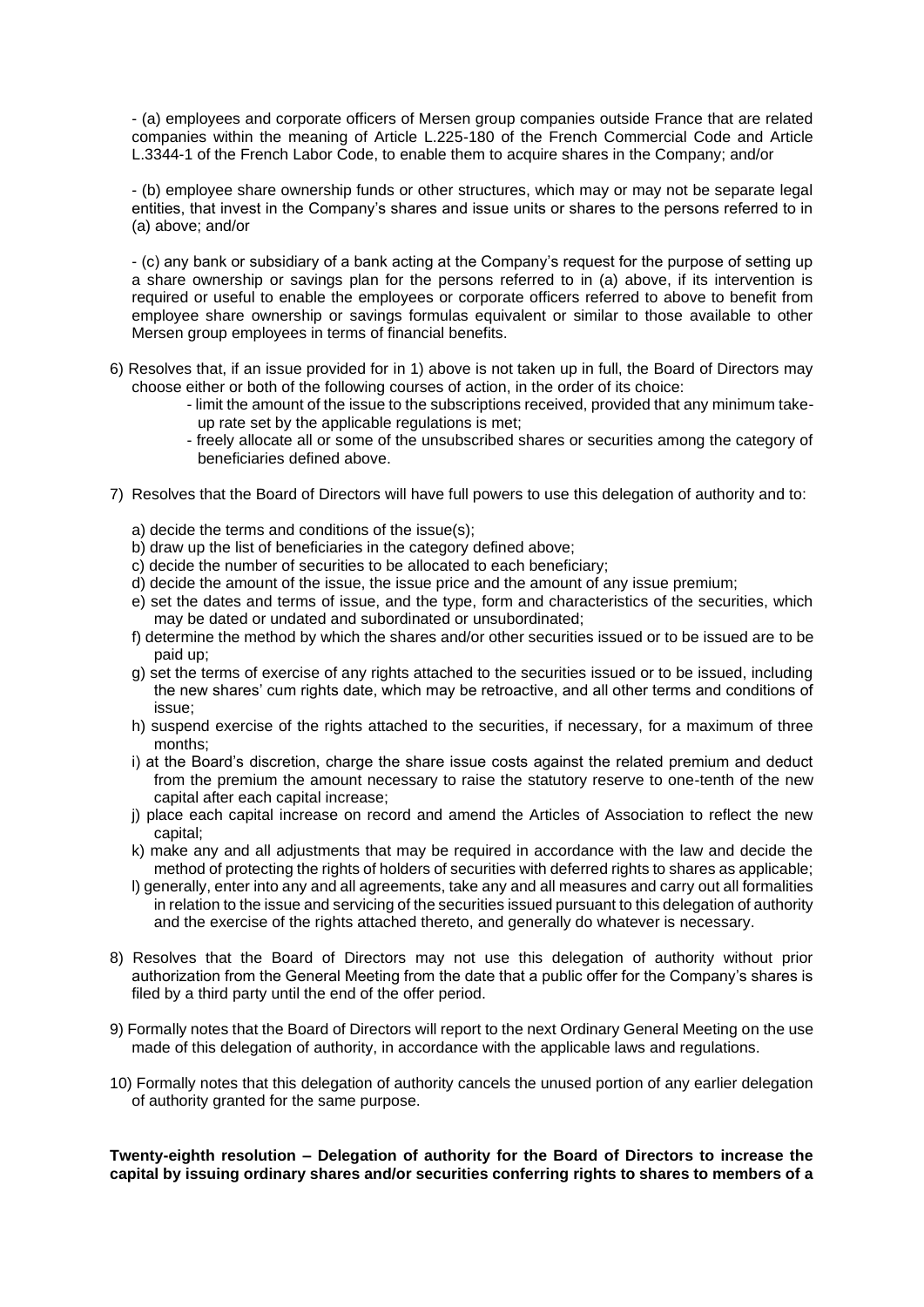#### **company savings plan governed by Articles L.3332-18** *et seq.* **of the French Labor Code, without preferential subscription rights for existing shareholders**

Having considered the Board of Directors' report and the Statutory Auditors' special report and deliberating in accordance with Articles L.225-129-6, L.225-138-1 and L.228-92 of the French Commercial Code and Articles L.3332-18 *et seq.* of the French Labor Code, the General Meeting:

- 1) Delegates its authority to the Board of Directors to decide, at its discretion, to increase the share capital on one or more occasions by issuing ordinary shares or securities conferring rights to shares for subscription by members of one or several company or group savings plans set up by the Company and/or French or foreign related companies, in accordance with Article L.225-180 of the French Commercial Code and Article L.3344-1 of the French Labor Code.
- 2) Resolves to waive shareholders' preferential rights to subscribe for the shares or other securities issued pursuant to this delegation of authority, in favor of the abovementioned beneficiaries.
- 3) Sets the period during which this delegation of authority may be used at 26 months, from the date of this Meeting.
- 4) Resolves that the aggregate nominal value of the capital increase(s) carried out under this delegation of authority may not exceed €500,000 and will be deducted from the ceiling set in the twenty-seventh resolution and from the overall ceiling of €18,000,000 and the sub-ceilings of €8,000,000 and €4,000,000 on issues of ordinary shares set in the twenty-ninth resolution.

The nominal value of any shares to be issued to protect the rights of holders of securities conferring rights to shares of the Company in accordance with the law and any contractual adjustment clauses will not be taken into account for the purpose of determining compliance with this ceiling.

- 5) Resolves that the shares to be issued under 1) above may not be issued at a discount of more than 30% (or 40% in the case of shares subject to a vesting period of at least ten years in accordance with Articles L.3332-25 and L.3332-26 of the French Labor Code) on the average price quoted for the Company's shares over the 20 trading days preceding the decision to open the subscription period, or at a price in excess of this average.
- 6) Resolves that, in accordance with Article L.3332-21 of the French Labor Code, the Board of Directors may grant existing or new free shares or securities conferring rights to shares to beneficiaries described in 1) above in respect of (i) the employer matching payment due under the rules of the company or group savings plans, and/or (ii) the discount, and may decide, in the event of an issue of new shares for the purposes of the discount and/or the employer matching payment, to capitalize reserves, income, or additional paid-in capital necessary to pay up said shares.
- 7) Resolves that the Board of Directors may not use this delegation of authority without prior authorization from the General Meeting from the date that a public offer for the Company's shares is filed by a third party until the end of the offer period.
- 8) Formally notes that this delegation of authority cancels, with immediate effect, the unused portion of any earlier delegation of authority granted for the same purpose.

The Board of Directors may decide to use or not to use this delegation of authority, take any and all measures, and carry out any and all necessary formalities.

**Twenty-ninth resolution – Setting of the overall ceilings for the issues of ordinary shares and/or debt securities that may be made under the delegations of authority above**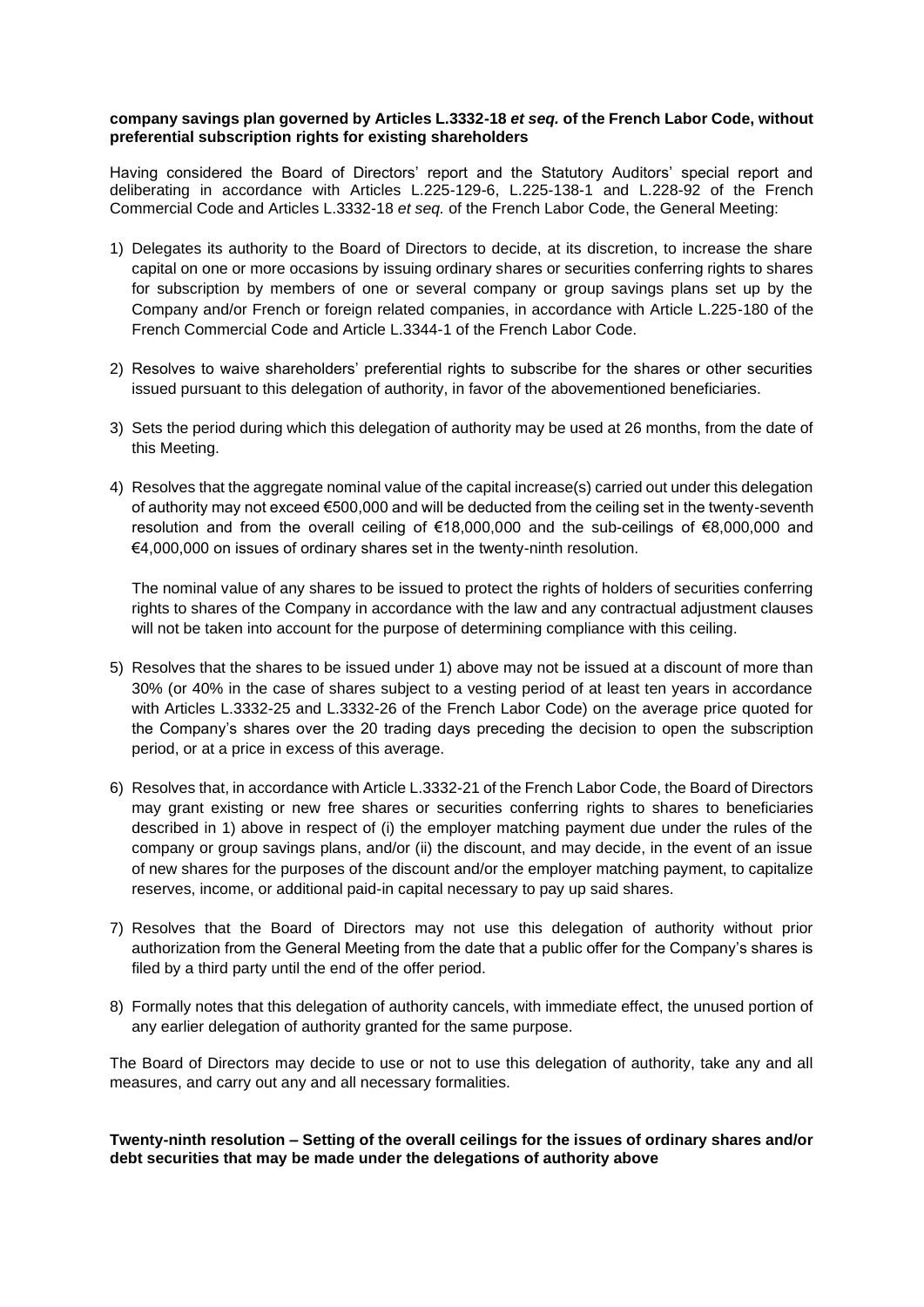Having considered the Board of Directors' report, the General Meeting resolves that, other than the individual ceilings specified in the twenty-first, twenty-second, twenty-third, twenty-fourth, twenty-sixth, twenty-seventh and twenty-eighth resolutions above, the overall ceilings and sub-ceilings on the issues that may be made pursuant to said resolutions are as follows:

- the aggregate nominal value of ordinary shares that may be issued, whether immediately or in the future, pursuant to the twenty-first, twenty-second, twenty-third, twenty-fourth, twenty-sixth, twentyseventh and twenty-eighth resolutions is €18,000,000;

- the aggregate nominal value of ordinary shares that may be issued, whether immediately or in the future, without preferential subscription rights, pursuant to the twenty-second, twenty-third, twentyfourth, twenty-sixth, twenty-seventh and twenty-eighth resolutions is €8,000,000;

- the aggregate nominal value of ordinary shares that may be issued, whether immediately or in the future, without preferential subscription rights, pursuant to the twenty-third, twenty-fourth, twenty-sixth, twenty-seventh and twenty-eighth resolutions is €4,000,000.

The nominal value of any shares to be issued to protect the rights of holders of securities conferring rights to shares of the Company in accordance with the law and any contractual adjustment clauses will not be taken into account for the purpose of determining compliance with this ceiling;

- the aggregate nominal value of debt securities held against the Company that may be issued pursuant to the twenty-first, twenty-second, twenty-third and twenty-fourth resolutions is €300,000,000.

## **Thirtieth resolution – Authorization for the Board of Directors to grant free shares to certain employees subject to the fulfillment of performance conditions**

Having considered the Board of Directors' report and the Statutory Auditors' special report, the General Meeting authorizes the Board of Directors to allocate, on one or more occasions, in accordance with Articles L.225-197-1, L.225-197-2 and L.22-10-59 of the French Commercial Code, existing or new ordinary shares to employees of the Company or companies or intercompany partnerships that are directly or indirectly related to the Company within the meaning of Article L.225-197-2 of the French Commercial Code.

No free shares may be allocated under this authorization to the beneficiaries referred to in the authorizations for the allocation of free shares that are the subject of the thirty-first and thirty-second resolutions.

The number of free shares that may be allocated under this authorization is capped at 100,800 shares, representing approximately 0.5% of the Company's capital on the date of this Meeting.

The nominal value of any shares to be issued to protect the rights of beneficiaries of free share allocations in the event of transactions on the Company's share capital during the vesting period will not be taken into account for the purpose of determining compliance with this ceiling.

The free shares will vest subject to the fulfillment of performance conditions set by the Board of Directors.

The free shares will be subject to a vesting period that will be determined by the Board of Directors and may not be less than three years. The General Meeting authorizes the Board of Directors to decide whether or not to set a holding period at the end of the vesting period.

As an exception to this rule, the free shares will vest before the end of the vesting period if the beneficiary is classified as being disabled (category 2 or 3 in Article L.341-4 of the French Social Security Code [*Code de la sécurité sociale*]).

The Board of Directors will have full powers to:

- set the terms and conditions and any performance or other criteria for share allocations;
- define the list of beneficiaries and the number of shares allocated to each one;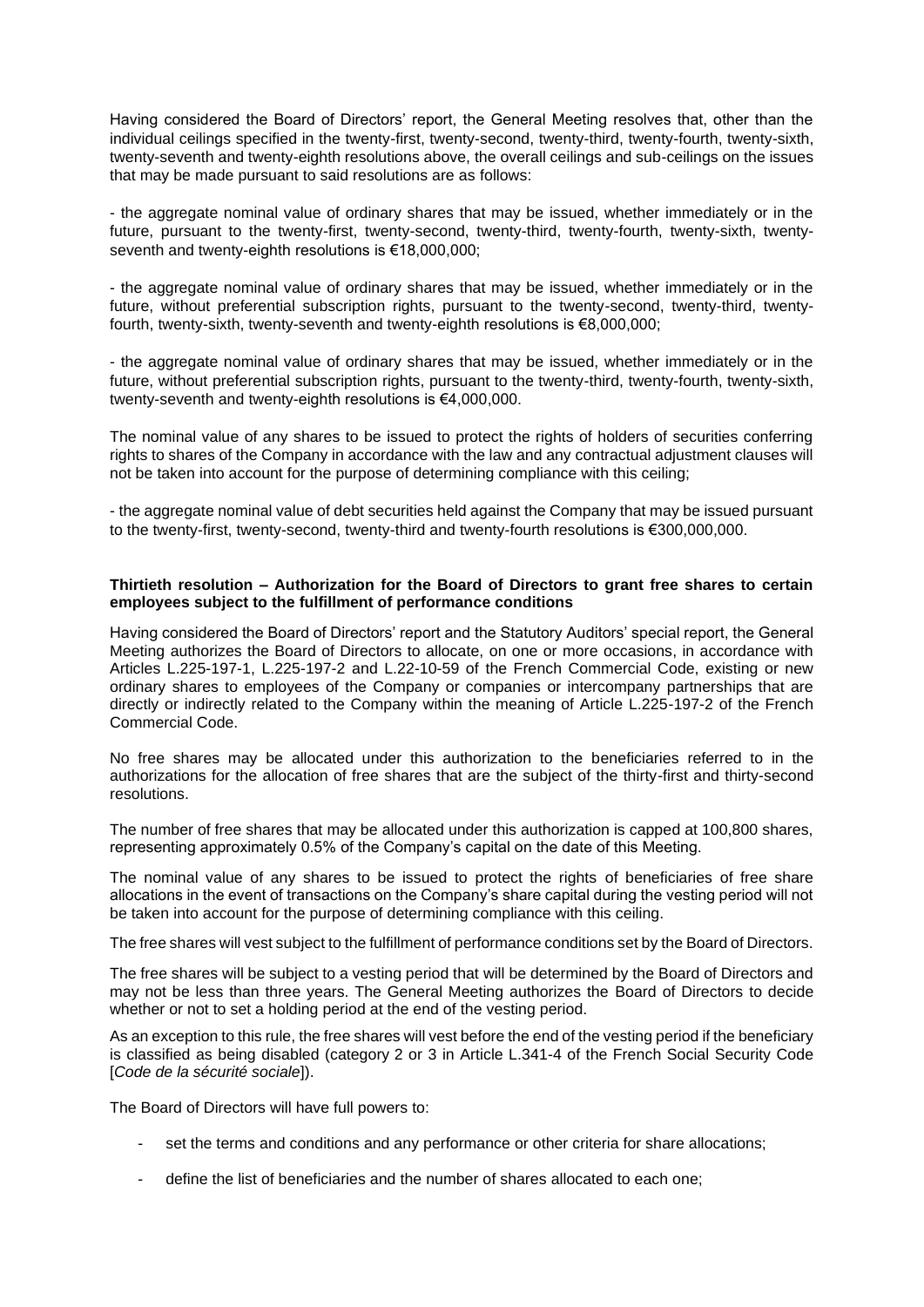- if applicable:
	- note the existence of adequate reserves and, for each allocation, transfer the sums necessary to pay up the new shares allocated under the plan to a restricted reserve account,
	- decide, when the shares vest, on the capital increase(s) to be paid up by capitalizing reserves, additional paid-in capital or income,
	- purchase the required number of shares under the share repurchase program and allocate them to the free share plan,
	- determine the impact on the beneficiaries' rights of transactions affecting the capital or likely to affect the value of the allocated shares that may be carried out during the vesting period, and modify or adjust as necessary the number of shares allocated in order to protect the beneficiaries' rights,
	- decide whether or not to set a holding period at the end of the vesting period and, if so, determine the length of the holding period and take any appropriate measures to ensure that beneficiaries comply with the holding requirement, and
	- generally do everything necessary under the applicable legislation to implement this authorization.

The Board of Directors may not use this authorization without prior authorization from the General Meeting from the date that a public offer for the Company's shares is filed by a third party until the end of the offer period.

This authorization automatically entails the waiver by shareholders of the preferential right to subscribe for the new shares paid up by capitalizing reserves, additional paid-in capital and income.

It is granted for a period of 38 months from the date of this Meeting.

This authorization cancels the unused portion of any earlier authorization granted for the same purpose.

#### **Thirty-first resolution – Authorization for the Board of Directors to grant free shares to certain senior executives (Chief Executive Officer, members of the Executive Committee and Vice Presidents of the business units) of the Company or of companies or intercompany partnerships that are related to the Company, subject to the fulfillment of performance conditions**

Having considered the Board of Directors' report and the Statutory Auditors' special report, the General Meeting authorizes the Board of Directors to allocate, on one or more occasions, in accordance with Articles L.225-197-1, L.225-197-2 and L.22-10-59 of the French Commercial Code, existing or new ordinary shares to the Chief Executive Officer (executive corporate officer), members of the Executive Committee and Vice Presidents of the business units of the Group belonging to the following categories:

- corporate officers who meet the conditions set out in Article L.225-197-1 of the French Commercial Code; and/or
- employees of the Company or of companies or intercompany partnerships that are directly or indirectly related to the Company within the meaning of Article L.225-197-2 of the French Commercial Code.

The number of free shares that may be allocated under this authorization is capped at 84,000 shares, representing approximately 0.4% of the Company's capital on the date of this Meeting.

The total number of free shares that may be allocated to the Chief Executive Officer may not exceed 10% of the total number of free shares allocated under this authorization and the authorizations granted under the thirtieth and thirty-second resolution of the General Meeting.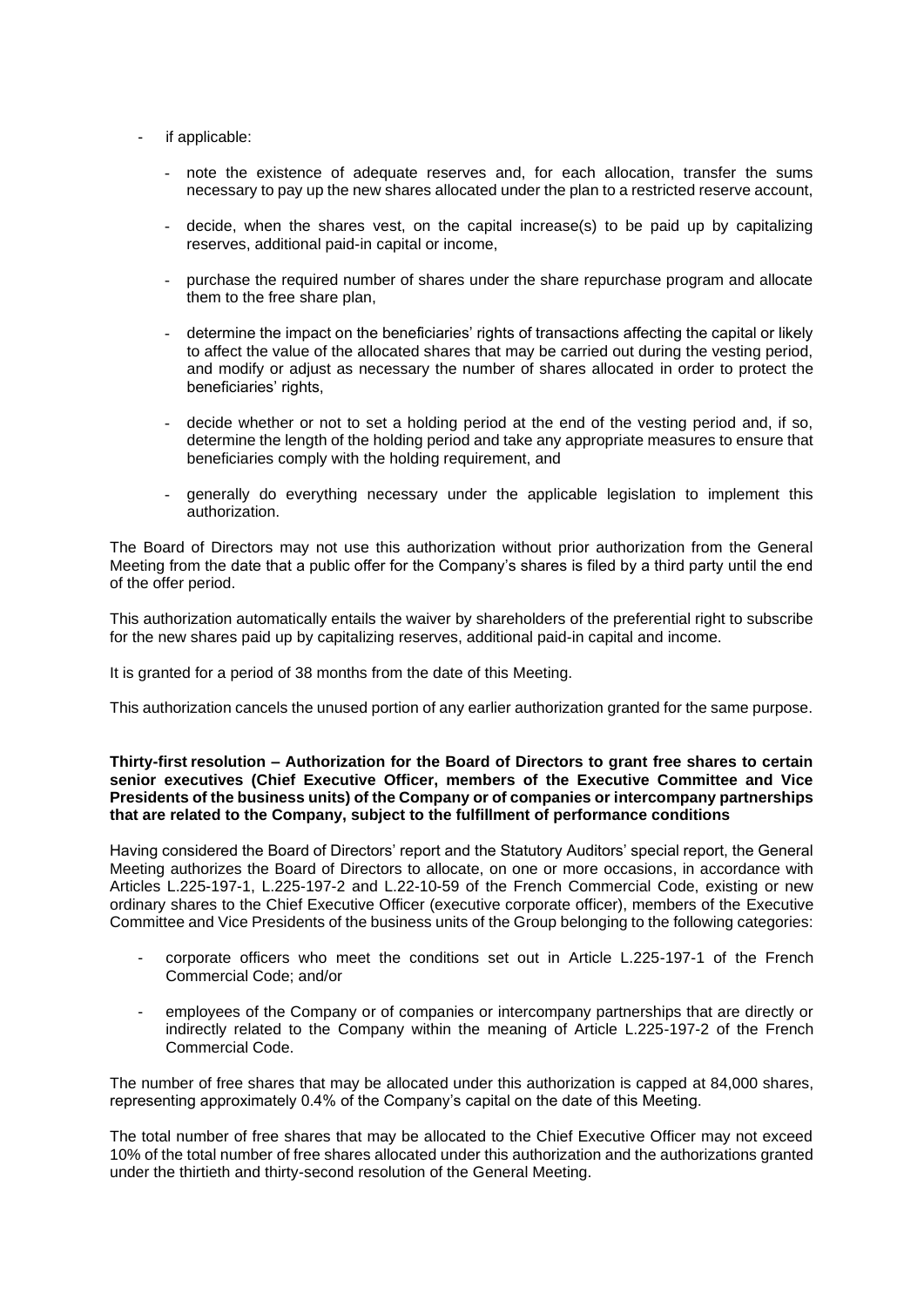The nominal value of any shares to be issued to protect the rights of beneficiaries of free share allocations in the event of transactions on the Company's share capital during the vesting period will not be taken into account for the purpose of determining compliance with this ceiling.

The free shares will vest subject to the fulfillment of performance conditions set by the Board of Directors.

In accordance with the provisions of Article L.22-10-60 of the French Commercial Code, the Board of Directors will decide on the number of shares that executive corporate officers will be required to hold in registered form for as long as they remain in office.

The free shares will be subject to a vesting period that will be determined by the Board of Directors and may not be less than three years. The General Meeting authorizes the Board of Directors to decide whether or not to set a holding period at the end of the vesting period.

As an exception to this rule, the free shares will vest before the end of the vesting period if the beneficiary is classified as being disabled (category 2 or 3 in Article L.341-4 of the French Social Security Code).

The Board of Directors will have full powers to:

- set the terms and conditions and any performance or other criteria for share allocations;
- define the list of beneficiaries and the number of shares allocated to each one;
- if applicable:
	- note the existence of adequate reserves and, for each allocation, transfer the sums necessary to pay up the new shares allocated under the plan to a restricted reserve account,
	- decide, when the shares vest, on the capital increase(s) to be paid up by capitalizing reserves, additional paid-in capital or income,
	- purchase the required number of shares under the share repurchase program and allocate them to the free share plan,
	- determine the impact on the beneficiaries' rights of transactions affecting the capital or likely to affect the value of the allocated shares that may be carried out during the vesting period, and modify or adjust as necessary the number of shares allocated in order to protect the beneficiaries' rights,
	- decide whether or not to set a holding period at the end of the vesting period and, if so, determine the length of the holding period and take any appropriate measures to ensure that beneficiaries comply with the holding requirement, and
	- generally do everything necessary under the applicable legislation to implement this authorization.

The Board of Directors may not use this authorization without prior authorization from the General Meeting from the date that a public offer for the Company's shares is filed by a third party until the end of the offer period.

This authorization automatically entails the waiver by shareholders of the preferential right to subscribe for the new shares paid up by capitalizing reserves, additional paid-in capital and income.

It is granted for a period of 38 months from the date of this Meeting.

This authorization cancels the unused portion of any earlier authorization granted for the same purpose.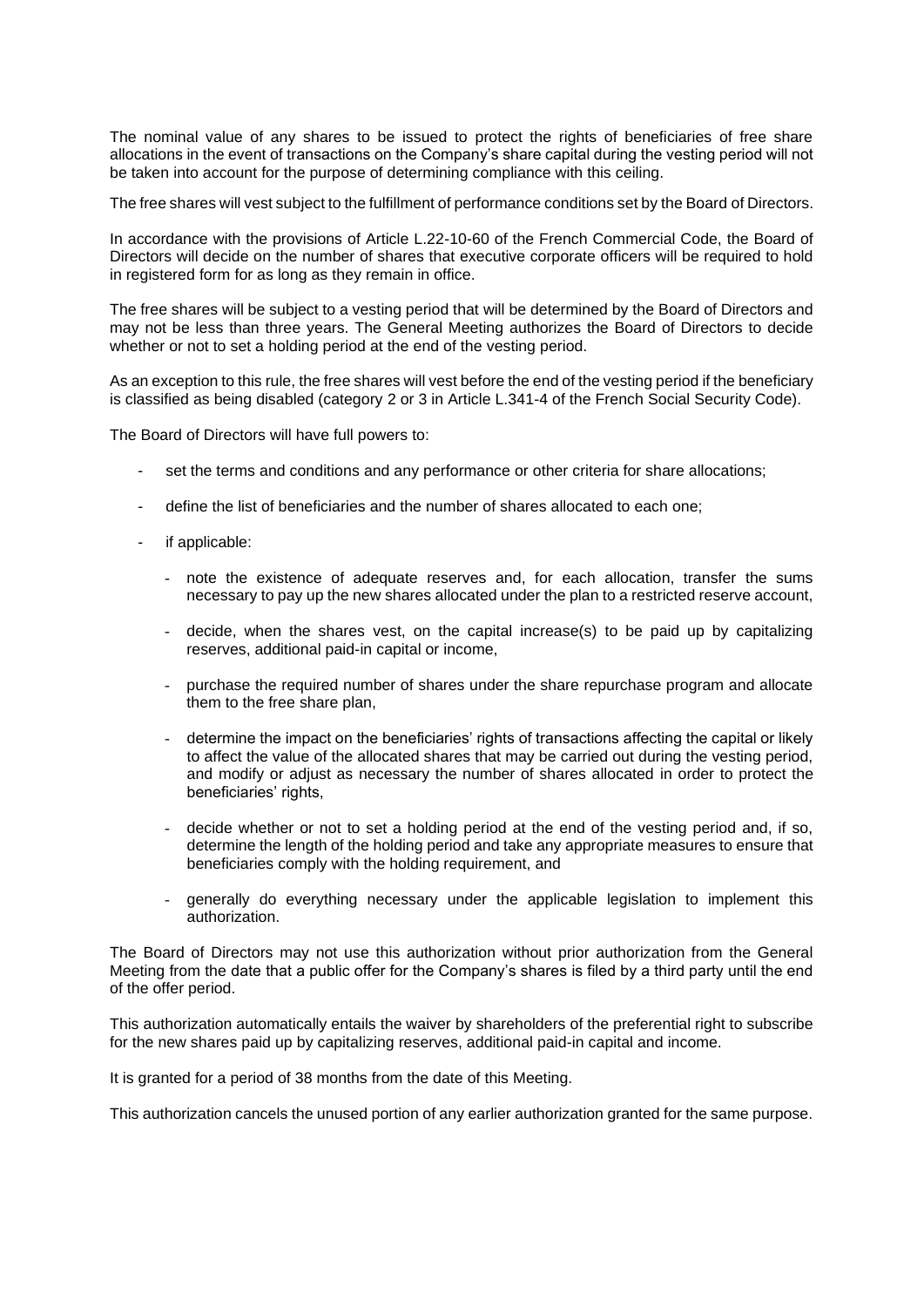#### **Thirty-second resolution – Authorization for the Board of Directors to grant free shares to certain employees (high-potential managers or managers with expertise in strategic sectors), without performance conditions**

Having considered the Board of Directors' report and the Statutory Auditors' special report, the General Meeting authorizes the Board of Directors to allocate, on one or more occasions, in accordance with Articles L.225-197-1, L.225-197-2 and L.22-10-59 of the French Commercial Code, existing or new ordinary shares to certain employees of the Company or companies or intercompany partnerships that are directly or indirectly related to the Company within the meaning of Article L.225-197-2 of the French Commercial Code, identified by the Company as high-potential managers or managers with expertise in strategic sectors, excluding members of the Executive Committee and Vice Presidents of the business units of the Group referred to in the thirty-first resolution of this General Meeting.

The number of free shares that may be allocated under this authorization is capped at 12,000 shares, representing approximately 0.06% of the Company's capital on the date of this Meeting.

The nominal value of any shares to be issued to protect the rights of beneficiaries of free share allocations in the event of transactions on the Company's share capital during the vesting period will not be taken into account for the purpose of determining compliance with this ceiling.

The free shares will be subject to a vesting period that will be determined by the Board of Directors and may not be less than three years. The General Meeting authorizes the Board of Directors to decide whether or not to set a holding period at the end of the vesting period.

As an exception to this rule, the free shares will vest before the end of the vesting period if the beneficiary is classified as being disabled (category 2 or 3 in Article L.341-4 of the French Social Security Code).

The Board of Directors will have full powers to:

- set the terms and conditions and criteria for share allocations;
- define the list of beneficiaries and the number of shares allocated to each one;
- if applicable:
	- note the existence of adequate reserves and, for each allocation, transfer the sums necessary to pay up the new shares allocated under the plan to a restricted reserve account,
	- decide, when the shares vest, on the capital increase(s) to be paid up by capitalizing reserves, additional paid-in capital or income,
	- purchase the required number of shares under the share repurchase program and allocate them to the free share plan,
	- determine the impact on the beneficiaries' rights of transactions affecting the capital or likely to affect the value of the allocated shares that may be carried out during the vesting period, and modify or adjust as necessary the number of shares allocated in order to protect the beneficiaries' rights,
	- decide whether or not to set a holding period at the end of the vesting period and, if so, determine the length of the holding period and take any appropriate measures to ensure that beneficiaries comply with the holding requirement, and
	- generally do everything necessary under the applicable legislation to implement this authorization.

The Board of Directors may not use this authorization without prior authorization from the General Meeting from the date that a public offer for the Company's shares is filed by a third party until the end of the offer period.